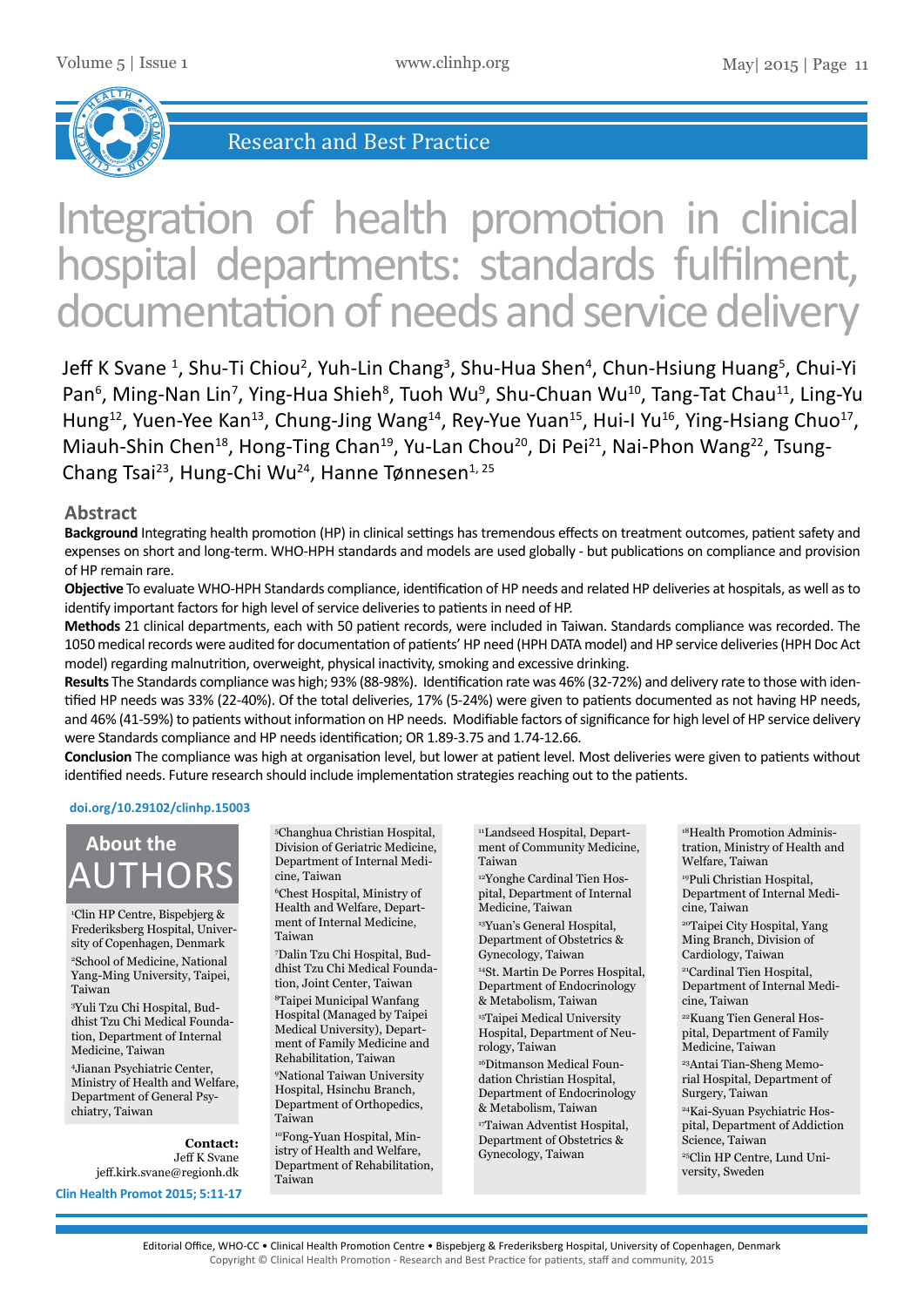

#### **Introduction**

We consider a more of the control in the control in the control in the control in the control in the control in the control in the control in the control in the control in the control in the control in the control in the The burden of disease is closely related to smoking, alcohol, overweight and malnutrition as well as physical inactivity (1). In order to reduce this burden and increase public health, the focus worldwide is on the need for and access to health promotion (HP). In addition to the improved health long-term (2), more and more evidence exists on almost immediate beneficial effects of applying HP to clinical settings (3). It works by improving the direct clinical outcome, reducing expenses and increasing patient safety on very short term (4). Improvements to clinical results include faster recovery (5), better disease control (6-8), reduced surgical complications (9-11) and improved mental health (12). Therefore, HP should thus be considered a central issue in treatment quality (13- 15). However, implementation of evidence-based HP in the clinical settings is still a challenge – in line with implementation of other evidence-based interventions.

To support and guide implementation of HP in clinical settings, the World Health Organization (WHO) and the International Network of Health Promoting Hospitals & Health Services (HPH) have developed and validated 5 standards with 40 measurable elements for HP in hospitals: I) management policy, II) patient assessment, III) patient information and intervention, IV) promoting a healthy workplace and V) continuity and co-operation (16;17). The International Society for Quality in Health Care criteria (18) were used for establishment of the Standards for HP in Hospitals. With the standards as a quality management tool, hospital organisations can monitor their HP implementation, including the structures that support the delivery of HP services (13).

To create the necessary in-detail framework for monitoring the implementation at individual patient level, two easy-to-use models for documentation of HP needs and related interventions in the medical records, have also been developed and validated internationally (19;20). These models monitor e.g. lack of physical activity and the following service deliveries, such as motivational counselling or participation in an exercise program. The HPH DATA and Doc-Act models monitor the documentation in the medical records of WHO-HPH Standard II and III.

HPH DATA model includes 9 questions for documenting individual patient needs for HP related to smoking, alcohol, overweight, malnutrition and physical inactivity (19). HPH Doc-Act model with 15 international codes documents HP activities provided to individual patients with HP needs (20). This model differentiates between brief intervention (BI), e.g. motivational counselling,

and HP intervention (INT) or rehabilitation programs.

Overall, the standards and models have been shown to be understandable, adequate and easily added to existing local procedures and systems (16-17, 19-20). They have been implemented to varying degrees by a large number of hospitals and health services worldwide - typically as an integrated element in the local and national quality management program. Still, however, publications on compliance with standards and HP service deliveries remain sparse (21;22).

The aim of the present study was to evaluate the compliance with the WHO-HPH Standards, the identification of needs and related service deliveries of HP activities in Taiwanese hospitals. A further aim was to identify important factors for high levels of HP service delivery.

#### **Methods**

This study used a cross-sectional design. The English project materials were translated into local languages by the Taiwanese HPH Network, which also supported the study process. The Danish Data Protection Agency for international studies confirmed that the project included no personal identification data, since the data were collected anonymously at source. The Research Board of Bispebjerg & Frederiksberg Hospital and the local ethics boards approved the project before start (ClinicalTrials. gov id: NCT01563575. Danish Data protection Agency J.nr: 2012-41-0152).

#### *Participants and Setting*

The inclusion criteria were departments responsible for patient treatment – both in- and out-patient clinics, and each hospital could only join with one department. Exclusion criteria were paediatric departments, palliative departments and nursing homes, owing to the fact that the standards and tools have not yet been validated for these patient groups.

Through an open call for participation 21 clinical departments from 21 different HPH hospitals in Taiwan were included in the study after informed consent from both the hospital management and the department management. There were 7 departments of internal or general medicine, 3 of rehabilitation, 2 of oncology, 2 of orthopaedics, 2 of endocrinology, 2 of surgery, 1 of geriatrics, 1 of psychiatry and 1 of cardiology. The departments represented accredited public, private, university, midsized and small rural hospitals (see Table 1 for characteristics).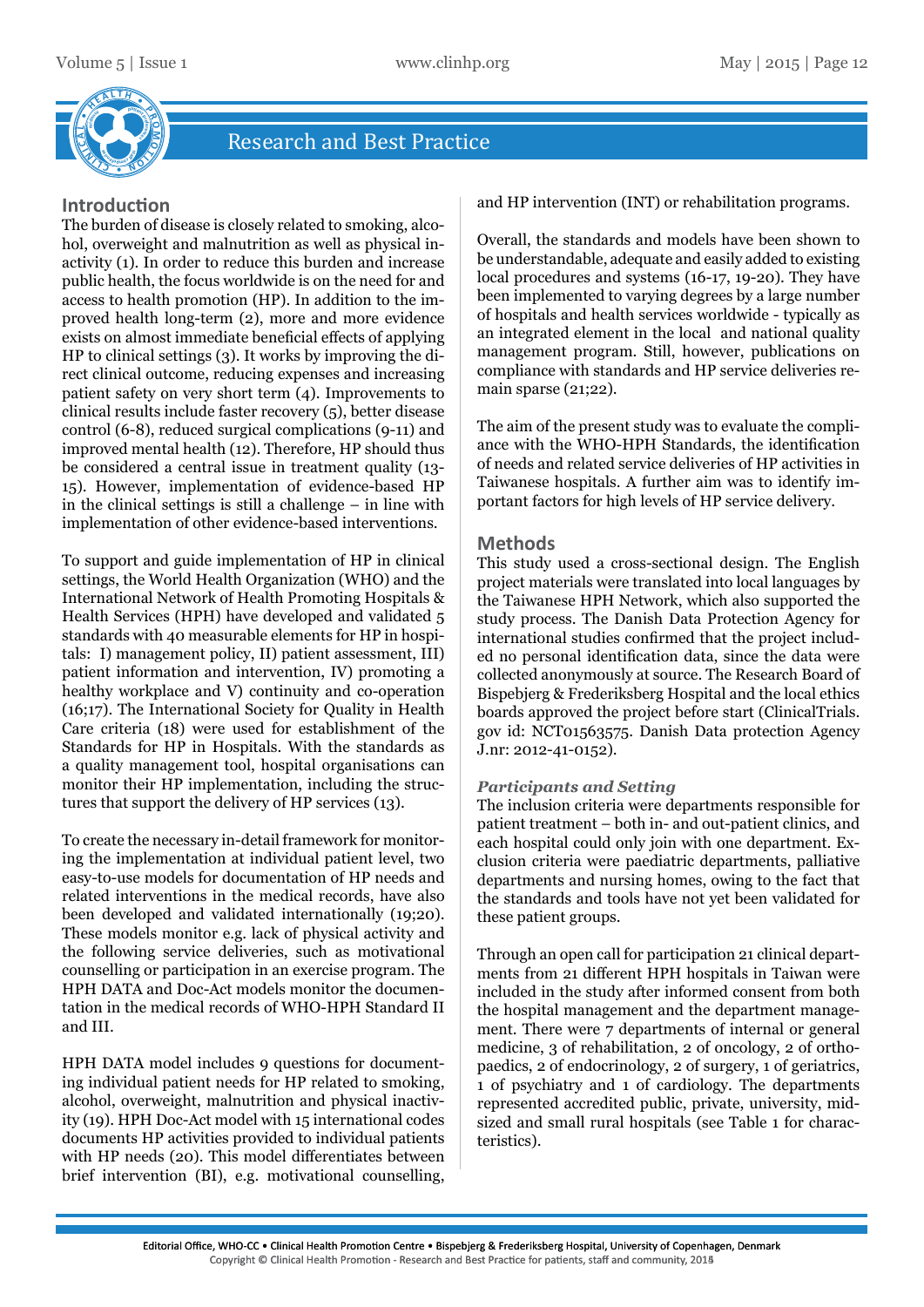

#### **Table 1** Characteristics of 21 hospital departments included

|                            |                        | Number of departments |
|----------------------------|------------------------|-----------------------|
| <b>Status of hospital:</b> | Public                 | $\overline{7}$        |
|                            | Private not for profit | 13                    |
|                            | Private for profit     | 1                     |
|                            |                        |                       |
| Type of hospital:          | Community hospital     | $\mathbf{1}$          |
|                            | Large teaching general | 15                    |
|                            | University hospital    | 3                     |
|                            | Specialised hospital   | $\overline{2}$        |
|                            |                        |                       |
| <b>Catchment area:</b>     | Rural                  | 4                     |
|                            | Urban                  | 14                    |
|                            | Mixed                  | 3                     |
|                            |                        |                       |
| <b>Number of beds:</b>     | $200$                  | 2                     |
|                            | 200 to 399             | 3                     |
|                            | 400 to 599             | 3                     |
|                            | >599                   | 13                    |

#### *Collection of Data*

The departments received a project manual and technical support. They collected data through the self-assessment manual-based tools over 6-8 months, all anonymised at source. The monitoring of the WHO-HPH Standards was done at department level by categorising the measurable elements as either "yes" or "no" regarding fulfilment.

For the HPH DATA and HPH Doc-Act models the local staff performed a manual-based audit. They audited 50 consecutive anonymised patient records at each hospital from a specific date before the inclusion date. For each item in the models, the staff would then mark it either:

- "Yes" if categorisable information was available in the record, sufficient to determine a need for HP or a delivered service.
- "No" if categorisable information was available in the medical record, sufficient to determine no need for HP or no service had been delivered.
- "Unknown": if information was not categorisable, such as lacking or insufficient to determine need for HP or whether a service had been delivered or not.

#### **Analyses**

The outcomes were fulfilment of the 40 measurable elements of the 5 WHO-HPH Standards; the patients identified with or without need for HP (smoking, alcohol, overweight, malnutrition and physical inactivity) as well as patients with said needs, who actually had related HP service deliveries.

The association between need for a specific HP service and the related delivery was calculated as univariate analyses controlled for confounders and effect modifiers and presented as odds ratio (OR) with 95% confidence interval (CI). This was followed by a final multivariate regression analysis. The results were considered significant if CI did not include the value 1.

#### **Results**

The hospital departments had a very high compliance eith the 40 measurable elements constituting the 5 WHO-HPH standards; Standard I with 96%, II with 88%, III with 91%, IV with 93% and V with 98%. Overall, 15 of the 21 departments had 100% compliance; median value 40, ranging 20-40 (see Table 2).

Alltogether, data from  $21 \times 50 = 1050$  medical records were analysed. The departments had a low level of documentation of needs or no needs for HP regarding malnutrition, overweight and physical inactivity (see table 3).

#### *Relation between identified HP needs and service delivery*

The association between needs for specific HP and related deliveries, for instance daily smoking and related delivery of smoking cessation intervention, was low (Table 4). The majority (68%) of those with identified needs for HP did not receive a related intervention. Interestingly, 17% in median (ranging 5-24%) of those identified as having no risk factors were given HP services. For all risk factors the highest absolute number of HP activities was delivered to patients with unknown and insufficient information about the related risk factor.

Overall, the multivariate analysis of important factors for HP deliveries of specific life-style factor interventions showed that identification of the risk factors, (except for malnutrition) and complete standard compliance were significantly associated with increased deliveries. Being a public hospital was associated with significantly lower delivery of interventions for all lifestyle interventions (table 5). HP activities targeting nutrition problems were associated with urban hospitals and hospitals with a mixed urban/rural catchment area. Intervention against physical inactivity was negatively associated with being a smaller size hospital and having an urban or mixed urban/rural catchment area, but positively associated with medical and psychiatric departments. On the other hand smaller size hospitals were significantly associated with both alcohol and smoking interventions. There was no difference between community hospitals and larger teaching/university hospitals concerning the HP deliveries.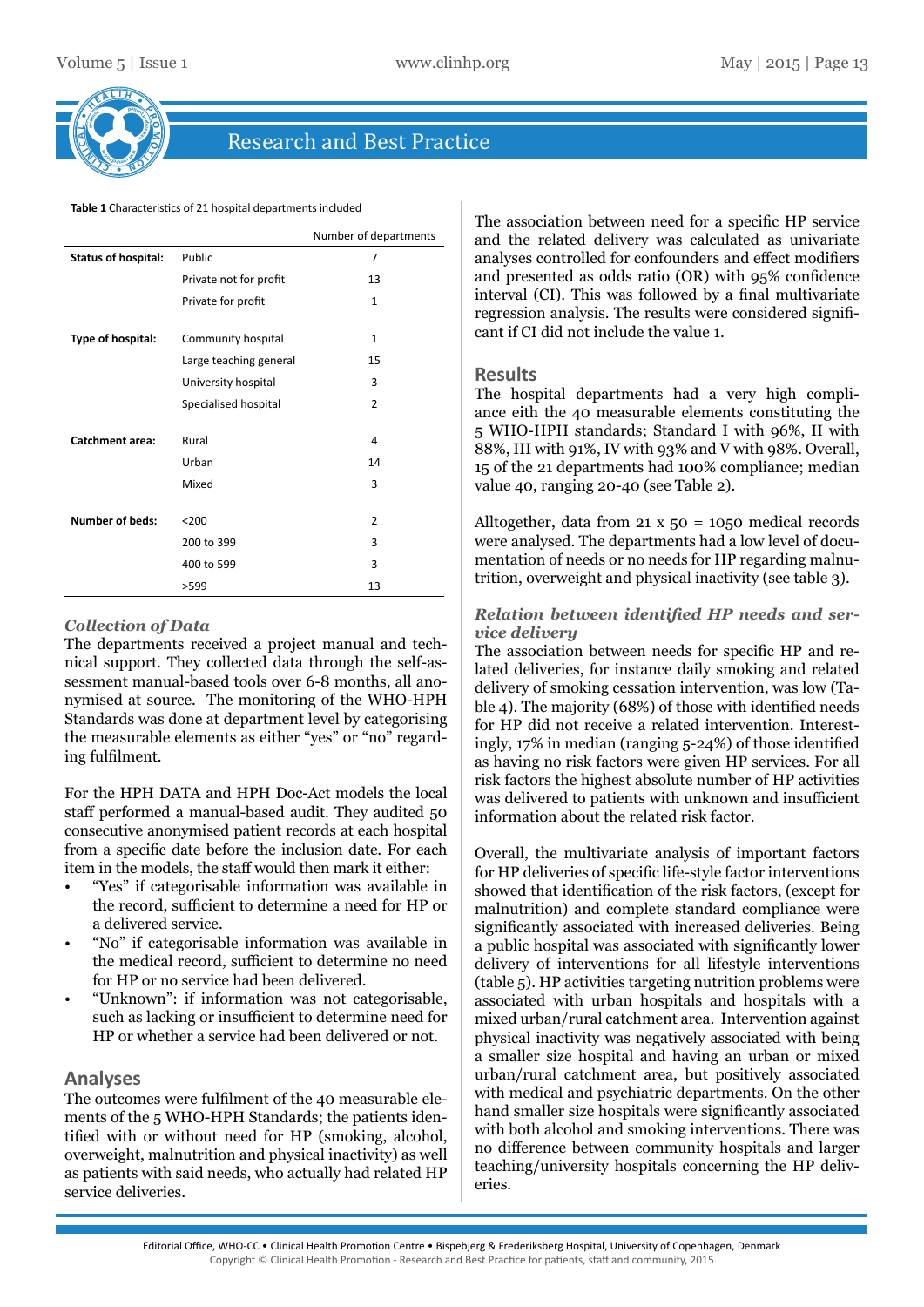

#### **Table 2** Compliance with the WHO-HPH Standards for HP in hospitals, measured by 21 clinical departments in Taiwan

| <b>Research and Best Practice</b><br>Departments 1 - 21<br>Α<br>В<br>С<br>н<br>κ<br>M<br>N<br>O<br>P<br>Q<br>R<br>S<br>т<br>U<br>Total<br>D<br>Ε<br>F<br>G<br>L<br>J<br>Aims and mission include HP<br>21<br>x<br>x<br>x<br>X<br>x<br>X<br>X<br>x<br>x<br>x<br>x<br>x<br>х<br>x<br>x<br>x<br>x<br>x<br>x<br>x<br>x<br>Minutes reaffirm agreement w HPH<br>21<br>x<br>X<br>X<br>x<br>x<br>x<br>x<br>х<br>x<br>x<br>x<br>x<br>х<br>x<br>x<br>x<br>x<br>x<br>x<br>x<br>x<br>Quality/business plans include HP<br>20<br>x<br>X<br>х<br>x<br>X<br>x<br>x<br>x<br>x<br>x<br>x<br>x<br>X<br>x<br>x<br>X<br>x<br>x<br>Personnel and functions ID'ed for HP<br>21<br>x<br>X<br>x<br>x<br>x<br>X<br>x<br>x<br>X<br>x<br>X<br>x<br>x<br>x<br>x<br>x<br>X<br>There is a budget for HP<br>20<br>x<br>x<br>x<br>x<br>x<br>X<br>x<br>X<br>x<br>x<br>x<br>x<br>x<br>X<br>X<br>x<br>X<br>x<br>HP procedures available<br>19<br>X<br>X<br>x<br>X<br>X<br>x<br>x<br>X<br>X<br>X<br>x<br>X<br>X<br>X<br>x<br>x<br>HP structures and facilities can be ID'ed<br>20<br>X<br>X<br>X<br>X<br>x<br>x<br>x<br>x<br>x<br>x<br>x<br>x<br>x<br>X<br>x<br>x<br>20<br>HP intervention data captured<br>x<br>X<br>X<br>x<br>x<br>x<br>x<br>X<br>x<br>X<br>x<br>x<br>x<br>х<br>Assessment of HP established<br>20<br>x<br>x<br>x<br>x<br>x<br>x<br>x<br>x<br>x<br>x<br>x<br>x<br>x<br>x<br>x<br>x<br>x<br>x<br>x<br>x<br>96%<br>Guidelines to ID lifestyle risk exist<br>20<br>x<br>x<br>x<br>x<br>x<br>x<br>x<br>x<br>x<br>x<br>x<br>x<br>x<br>x<br>x<br>x<br>x<br>x<br>x<br>x<br>Guidelines have been revised<br>18<br>x<br>x<br>X<br>x<br>x<br>x<br>x<br>x<br>x<br>x<br>x<br>x<br>X<br>x<br>x<br>x<br>x<br>Guidelines to ID HP needs exist<br>16<br>X<br>x<br>X<br>x<br>x<br>X<br>x<br>x<br>x<br>X<br>x<br>X<br>x<br>x<br>x<br>Assessment is documented<br>20<br>X<br>x<br>x<br>X<br>X<br>x<br>X<br>X<br>X<br>x<br>x<br>x<br>x<br>x<br>x<br>x<br>Guidelines for reassessing HP needs<br>17<br>x<br>X<br>X<br>X<br>x<br>X<br>x<br>X<br>x<br>x<br>x<br>x<br>x<br>x<br>Info from referring DR available in MR<br>20<br>x<br>x<br>X<br>x<br>x<br>x<br>X<br>x<br>x<br>x<br>x<br>x<br>MR documents social/cultural background<br>18<br>x<br>x<br>x<br>x<br>X<br>x<br>X<br>x<br>х<br>x<br>х<br>х<br>x<br>x<br>88%<br>Information given is recorded in MR<br>18<br>x<br>x<br>x<br>x<br>x<br>X<br>X<br>x<br>x<br>x<br>x<br>X<br>X<br>x<br>x<br>х<br>x<br>x<br>HP activities are documented in MR<br>18<br>x<br>х<br>x<br>х<br>x<br>X<br>X<br>x<br>x<br>x<br>x<br>x<br>х<br>x<br>x<br>x<br>x<br>x<br>18<br>PT satisfaction assessment integrated in QM<br>х<br>x<br>х<br>X<br>x<br>X<br>x<br>X<br>x<br>x<br>x<br>x<br>x<br>X<br>x<br>x<br>X<br>General health information is available<br>21<br>x<br>X<br>x<br>x<br>X<br>x<br>x<br>X<br>x<br>x<br>X<br>x<br>x<br>x<br>x<br>x<br>x<br>x<br>X<br>x<br>Info about highrisk diseases is available<br>20<br>x<br>X<br>x<br>x<br>x<br>x<br>X<br>x<br>x<br>x<br>Information on PT organizations available<br>20<br>x<br>x<br>x<br>x<br>x<br>x<br>x<br>x<br>x<br>x<br>x<br>x<br>X<br>x<br>x<br>x<br>91%<br>Working conditions comply w N/R directives<br>21<br>x<br>x<br>x<br>x<br>x<br>x<br>x<br>x<br>x<br>x<br>x<br>x<br>x<br>x<br>x<br>x<br>x<br>x<br>x<br>Staff comply w health and safety<br>21<br>x<br>x<br>x<br>x<br>X<br>x<br>x<br>x<br>x<br>x<br>x<br>x<br>x<br>x<br>x<br>x<br>x<br>x<br>x<br>х<br>Intro training on HP policy given to new staff<br>21<br>x<br>x<br>x<br>X<br>x<br>x<br>x<br>x<br>х<br>x<br>x<br>х<br>x<br>x<br>X<br>x<br>X<br>х<br>x<br>x<br>x<br>Staff aware of HP policy<br>20<br>x<br>x<br>х<br>x<br>x<br>x<br>x<br>x<br>x<br>x<br>x<br>x<br>х<br>x<br>x<br>x<br>x<br>x<br>x<br>x<br>HP performance appraisal system exists<br>17<br>x<br>x<br>x<br>x<br>x<br>х<br>x<br>X<br>x<br>x<br>x<br>x<br>x<br>x<br>x<br>x<br>x<br>Practices made by multidisciplinary teams<br>20<br>X<br>X<br>x<br>x<br>x<br>x<br>x<br>x<br>х<br>x<br>x<br>x<br>x<br>x<br>x<br>x<br>x<br>X<br>x<br>19<br>Staff involved in policy-making<br>x<br>x<br>X<br>X<br>X<br>x<br>X<br>X<br>X<br>X<br>X<br>x<br>X<br>x<br>X<br>x<br>x<br>Policies on health issues avaliable for staff<br>$\boldsymbol{\mathsf{x}}$<br>21<br>X<br>X<br>X<br>x<br>X<br>x<br>x<br>x<br>X<br>X<br>X<br>X<br>X<br>x<br>X<br>X<br>x<br>x<br>x<br>x<br>Smoking cessation programmes offered<br>17<br>X<br>x<br>x<br>X<br>x<br>X<br>x<br>x<br>x<br>x<br>x<br>x<br>x<br>x<br>x<br>x<br>Annual staff surveys are carried out<br>19<br>X<br>x<br>x<br>x<br>x<br>x<br>x<br>x<br>x<br>x<br>x<br>x<br>x<br>x<br>x<br>x<br>x<br>x<br>x<br>93%<br>Regional policy taken into account<br>21<br>x<br>x<br>X<br>x<br>X<br>x<br>x<br>x<br>x<br>x<br>X<br>x<br>x<br>x<br>x<br>x<br>x<br>x<br>x<br>х<br>x<br>List of partners avaliable<br>21<br>x<br>x<br>х<br>x<br>X<br>x<br>x<br>x<br>x<br>x<br>х<br>x<br>x<br>x<br>x<br>x<br>x<br>x<br>x<br>x<br>x<br>Collaboration based on regional health plan<br>21<br>x<br>X<br>x<br>x<br>X<br>x<br>x<br>x<br>X<br>x<br>X<br>x<br>x<br>x<br>X<br>x<br>X<br>x<br>x<br>x<br>x<br>Plan for collaboration w partners avaliable<br>20<br>x<br>x<br>X<br>X<br>X<br>X<br>X<br>X<br>X<br>X<br>X<br>x<br>x<br>x<br>X<br>x<br>X<br>x<br>x<br>Follow-up instructions given<br>20<br>X<br>X<br>X<br>X<br>x<br>x<br>X<br>X<br>x<br>x<br>X<br>X<br>x<br>X<br>X<br>x<br>X<br>x<br>x<br>x<br>Procedure for info exchange exists<br>21<br>x<br>x<br>X<br>X<br>x<br>x<br>x<br>x<br>x<br>x<br>x<br>x<br>x<br>x<br>x<br>x<br>x<br>x<br>x<br>x<br>х<br>Receiving organization gets info on PT<br>21<br>x<br>X<br>X<br>x<br>X<br>x<br>x<br>X<br>x<br>x<br>X<br>x<br>x<br>x<br>x<br>x<br>x<br>x<br>x<br>x<br>x<br>Rehab plan documented in MR<br>20<br>x<br>x<br>x<br>x<br>x<br>X<br>X<br>x<br>X<br>x<br>x<br>X<br>x<br>x<br>x<br>х<br>x<br>x<br>x<br>x<br>98%<br>40<br>40<br>40<br>40<br>40<br>40<br>40<br>40<br>40<br>40<br>40<br>40<br>40<br>40<br>40<br>39<br>38<br>35<br>31 24<br>- 20<br>94% |        |  |  |  |  |  |  |  |  |  |  |  |  |
|--------------------------------------------------------------------------------------------------------------------------------------------------------------------------------------------------------------------------------------------------------------------------------------------------------------------------------------------------------------------------------------------------------------------------------------------------------------------------------------------------------------------------------------------------------------------------------------------------------------------------------------------------------------------------------------------------------------------------------------------------------------------------------------------------------------------------------------------------------------------------------------------------------------------------------------------------------------------------------------------------------------------------------------------------------------------------------------------------------------------------------------------------------------------------------------------------------------------------------------------------------------------------------------------------------------------------------------------------------------------------------------------------------------------------------------------------------------------------------------------------------------------------------------------------------------------------------------------------------------------------------------------------------------------------------------------------------------------------------------------------------------------------------------------------------------------------------------------------------------------------------------------------------------------------------------------------------------------------------------------------------------------------------------------------------------------------------------------------------------------------------------------------------------------------------------------------------------------------------------------------------------------------------------------------------------------------------------------------------------------------------------------------------------------------------------------------------------------------------------------------------------------------------------------------------------------------------------------------------------------------------------------------------------------------------------------------------------------------------------------------------------------------------------------------------------------------------------------------------------------------------------------------------------------------------------------------------------------------------------------------------------------------------------------------------------------------------------------------------------------------------------------------------------------------------------------------------------------------------------------------------------------------------------------------------------------------------------------------------------------------------------------------------------------------------------------------------------------------------------------------------------------------------------------------------------------------------------------------------------------------------------------------------------------------------------------------------------------------------------------------------------------------------------------------------------------------------------------------------------------------------------------------------------------------------------------------------------------------------------------------------------------------------------------------------------------------------------------------------------------------------------------------------------------------------------------------------------------------------------------------------------------------------------------------------------------------------------------------------------------------------------------------------------------------------------------------------------------------------------------------------------------------------------------------------------------------------------------------------------------------------------------------------------------------------------------------------------------------------------------------------------------------------------------------------------------------------------------------------------------------------------------------------------------------------------------------------------------------------------------------------------------------------------------------------------------------------------------------------------------------------------------------------------------------------------------------------------------------------------------------------------------------------------------------------------------------------------------------------------------------------------------------------------------------------------------------------------------------------------------------------------------------------------------------------------------------------------------------------------------------------------------------------------------------------------------------------------------------------------------------------------------------------------------------------------------------------------------------------------------------------------------------------------------------------------------------------------------------------|--------|--|--|--|--|--|--|--|--|--|--|--|--|
| Table 2 Compliance with the WHO-HPH Standards for HP in hospitals, measured by 21 clinical departments in Taiwan<br>Standards/Substandards<br>1.1.3.<br>1.1.4.<br>1.2.1.<br>1.2.2.<br>1.2.3.<br>1.3.1.<br>1.3.2.<br><b>Total Standard 1: Management Policy</b><br>2.1.1.<br>2.1.3.<br><b>Total Standard 2: Patient Assessment</b><br>Total Standard 3: Patient Information & Intervention<br><b>Total Standard 4: Healthy Workplace</b><br>5.2.2.<br>5.2.4.<br><b>Total Standard 5: Continuity and Cooperation</b><br>Total Number of measurable elements (of 40)<br><b>Total All standards</b>                                                                                                                                                                                                                                                                                                                                                                                                                                                                                                                                                                                                                                                                                                                                                                                                                                                                                                                                                                                                                                                                                                                                                                                                                                                                                                                                                                                                                                                                                                                                                                                                                                                                                                                                                                                                                                                                                                                                                                                                                                                                                                                                                                                                                                                                                                                                                                                                                                                                                                                                                                                                                                                                                                                                                                                                                                                                                                                                                                                                                                                                                                                                                                                                                                                                                                                                                                                                                                                                                                                                                                                                                                                                                                                                                                                                                                                                                                                                                                                                                                                                                                                                                                                                                                                                                                                                                                                                                                                                                                                                                                                                                                                                                                                                                                                                                                                                                                                                                                                                                                                                                                                                                                                                                                                                                                                                                                                |        |  |  |  |  |  |  |  |  |  |  |  |  |
|                                                                                                                                                                                                                                                                                                                                                                                                                                                                                                                                                                                                                                                                                                                                                                                                                                                                                                                                                                                                                                                                                                                                                                                                                                                                                                                                                                                                                                                                                                                                                                                                                                                                                                                                                                                                                                                                                                                                                                                                                                                                                                                                                                                                                                                                                                                                                                                                                                                                                                                                                                                                                                                                                                                                                                                                                                                                                                                                                                                                                                                                                                                                                                                                                                                                                                                                                                                                                                                                                                                                                                                                                                                                                                                                                                                                                                                                                                                                                                                                                                                                                                                                                                                                                                                                                                                                                                                                                                                                                                                                                                                                                                                                                                                                                                                                                                                                                                                                                                                                                                                                                                                                                                                                                                                                                                                                                                                                                                                                                                                                                                                                                                                                                                                                                                                                                                                                                                                                                                                |        |  |  |  |  |  |  |  |  |  |  |  |  |
|                                                                                                                                                                                                                                                                                                                                                                                                                                                                                                                                                                                                                                                                                                                                                                                                                                                                                                                                                                                                                                                                                                                                                                                                                                                                                                                                                                                                                                                                                                                                                                                                                                                                                                                                                                                                                                                                                                                                                                                                                                                                                                                                                                                                                                                                                                                                                                                                                                                                                                                                                                                                                                                                                                                                                                                                                                                                                                                                                                                                                                                                                                                                                                                                                                                                                                                                                                                                                                                                                                                                                                                                                                                                                                                                                                                                                                                                                                                                                                                                                                                                                                                                                                                                                                                                                                                                                                                                                                                                                                                                                                                                                                                                                                                                                                                                                                                                                                                                                                                                                                                                                                                                                                                                                                                                                                                                                                                                                                                                                                                                                                                                                                                                                                                                                                                                                                                                                                                                                                                |        |  |  |  |  |  |  |  |  |  |  |  |  |
|                                                                                                                                                                                                                                                                                                                                                                                                                                                                                                                                                                                                                                                                                                                                                                                                                                                                                                                                                                                                                                                                                                                                                                                                                                                                                                                                                                                                                                                                                                                                                                                                                                                                                                                                                                                                                                                                                                                                                                                                                                                                                                                                                                                                                                                                                                                                                                                                                                                                                                                                                                                                                                                                                                                                                                                                                                                                                                                                                                                                                                                                                                                                                                                                                                                                                                                                                                                                                                                                                                                                                                                                                                                                                                                                                                                                                                                                                                                                                                                                                                                                                                                                                                                                                                                                                                                                                                                                                                                                                                                                                                                                                                                                                                                                                                                                                                                                                                                                                                                                                                                                                                                                                                                                                                                                                                                                                                                                                                                                                                                                                                                                                                                                                                                                                                                                                                                                                                                                                                                |        |  |  |  |  |  |  |  |  |  |  |  |  |
|                                                                                                                                                                                                                                                                                                                                                                                                                                                                                                                                                                                                                                                                                                                                                                                                                                                                                                                                                                                                                                                                                                                                                                                                                                                                                                                                                                                                                                                                                                                                                                                                                                                                                                                                                                                                                                                                                                                                                                                                                                                                                                                                                                                                                                                                                                                                                                                                                                                                                                                                                                                                                                                                                                                                                                                                                                                                                                                                                                                                                                                                                                                                                                                                                                                                                                                                                                                                                                                                                                                                                                                                                                                                                                                                                                                                                                                                                                                                                                                                                                                                                                                                                                                                                                                                                                                                                                                                                                                                                                                                                                                                                                                                                                                                                                                                                                                                                                                                                                                                                                                                                                                                                                                                                                                                                                                                                                                                                                                                                                                                                                                                                                                                                                                                                                                                                                                                                                                                                                                |        |  |  |  |  |  |  |  |  |  |  |  |  |
|                                                                                                                                                                                                                                                                                                                                                                                                                                                                                                                                                                                                                                                                                                                                                                                                                                                                                                                                                                                                                                                                                                                                                                                                                                                                                                                                                                                                                                                                                                                                                                                                                                                                                                                                                                                                                                                                                                                                                                                                                                                                                                                                                                                                                                                                                                                                                                                                                                                                                                                                                                                                                                                                                                                                                                                                                                                                                                                                                                                                                                                                                                                                                                                                                                                                                                                                                                                                                                                                                                                                                                                                                                                                                                                                                                                                                                                                                                                                                                                                                                                                                                                                                                                                                                                                                                                                                                                                                                                                                                                                                                                                                                                                                                                                                                                                                                                                                                                                                                                                                                                                                                                                                                                                                                                                                                                                                                                                                                                                                                                                                                                                                                                                                                                                                                                                                                                                                                                                                                                | 1.1.1. |  |  |  |  |  |  |  |  |  |  |  |  |
|                                                                                                                                                                                                                                                                                                                                                                                                                                                                                                                                                                                                                                                                                                                                                                                                                                                                                                                                                                                                                                                                                                                                                                                                                                                                                                                                                                                                                                                                                                                                                                                                                                                                                                                                                                                                                                                                                                                                                                                                                                                                                                                                                                                                                                                                                                                                                                                                                                                                                                                                                                                                                                                                                                                                                                                                                                                                                                                                                                                                                                                                                                                                                                                                                                                                                                                                                                                                                                                                                                                                                                                                                                                                                                                                                                                                                                                                                                                                                                                                                                                                                                                                                                                                                                                                                                                                                                                                                                                                                                                                                                                                                                                                                                                                                                                                                                                                                                                                                                                                                                                                                                                                                                                                                                                                                                                                                                                                                                                                                                                                                                                                                                                                                                                                                                                                                                                                                                                                                                                | 1.1.2. |  |  |  |  |  |  |  |  |  |  |  |  |
|                                                                                                                                                                                                                                                                                                                                                                                                                                                                                                                                                                                                                                                                                                                                                                                                                                                                                                                                                                                                                                                                                                                                                                                                                                                                                                                                                                                                                                                                                                                                                                                                                                                                                                                                                                                                                                                                                                                                                                                                                                                                                                                                                                                                                                                                                                                                                                                                                                                                                                                                                                                                                                                                                                                                                                                                                                                                                                                                                                                                                                                                                                                                                                                                                                                                                                                                                                                                                                                                                                                                                                                                                                                                                                                                                                                                                                                                                                                                                                                                                                                                                                                                                                                                                                                                                                                                                                                                                                                                                                                                                                                                                                                                                                                                                                                                                                                                                                                                                                                                                                                                                                                                                                                                                                                                                                                                                                                                                                                                                                                                                                                                                                                                                                                                                                                                                                                                                                                                                                                |        |  |  |  |  |  |  |  |  |  |  |  |  |
|                                                                                                                                                                                                                                                                                                                                                                                                                                                                                                                                                                                                                                                                                                                                                                                                                                                                                                                                                                                                                                                                                                                                                                                                                                                                                                                                                                                                                                                                                                                                                                                                                                                                                                                                                                                                                                                                                                                                                                                                                                                                                                                                                                                                                                                                                                                                                                                                                                                                                                                                                                                                                                                                                                                                                                                                                                                                                                                                                                                                                                                                                                                                                                                                                                                                                                                                                                                                                                                                                                                                                                                                                                                                                                                                                                                                                                                                                                                                                                                                                                                                                                                                                                                                                                                                                                                                                                                                                                                                                                                                                                                                                                                                                                                                                                                                                                                                                                                                                                                                                                                                                                                                                                                                                                                                                                                                                                                                                                                                                                                                                                                                                                                                                                                                                                                                                                                                                                                                                                                |        |  |  |  |  |  |  |  |  |  |  |  |  |
|                                                                                                                                                                                                                                                                                                                                                                                                                                                                                                                                                                                                                                                                                                                                                                                                                                                                                                                                                                                                                                                                                                                                                                                                                                                                                                                                                                                                                                                                                                                                                                                                                                                                                                                                                                                                                                                                                                                                                                                                                                                                                                                                                                                                                                                                                                                                                                                                                                                                                                                                                                                                                                                                                                                                                                                                                                                                                                                                                                                                                                                                                                                                                                                                                                                                                                                                                                                                                                                                                                                                                                                                                                                                                                                                                                                                                                                                                                                                                                                                                                                                                                                                                                                                                                                                                                                                                                                                                                                                                                                                                                                                                                                                                                                                                                                                                                                                                                                                                                                                                                                                                                                                                                                                                                                                                                                                                                                                                                                                                                                                                                                                                                                                                                                                                                                                                                                                                                                                                                                |        |  |  |  |  |  |  |  |  |  |  |  |  |
|                                                                                                                                                                                                                                                                                                                                                                                                                                                                                                                                                                                                                                                                                                                                                                                                                                                                                                                                                                                                                                                                                                                                                                                                                                                                                                                                                                                                                                                                                                                                                                                                                                                                                                                                                                                                                                                                                                                                                                                                                                                                                                                                                                                                                                                                                                                                                                                                                                                                                                                                                                                                                                                                                                                                                                                                                                                                                                                                                                                                                                                                                                                                                                                                                                                                                                                                                                                                                                                                                                                                                                                                                                                                                                                                                                                                                                                                                                                                                                                                                                                                                                                                                                                                                                                                                                                                                                                                                                                                                                                                                                                                                                                                                                                                                                                                                                                                                                                                                                                                                                                                                                                                                                                                                                                                                                                                                                                                                                                                                                                                                                                                                                                                                                                                                                                                                                                                                                                                                                                |        |  |  |  |  |  |  |  |  |  |  |  |  |
|                                                                                                                                                                                                                                                                                                                                                                                                                                                                                                                                                                                                                                                                                                                                                                                                                                                                                                                                                                                                                                                                                                                                                                                                                                                                                                                                                                                                                                                                                                                                                                                                                                                                                                                                                                                                                                                                                                                                                                                                                                                                                                                                                                                                                                                                                                                                                                                                                                                                                                                                                                                                                                                                                                                                                                                                                                                                                                                                                                                                                                                                                                                                                                                                                                                                                                                                                                                                                                                                                                                                                                                                                                                                                                                                                                                                                                                                                                                                                                                                                                                                                                                                                                                                                                                                                                                                                                                                                                                                                                                                                                                                                                                                                                                                                                                                                                                                                                                                                                                                                                                                                                                                                                                                                                                                                                                                                                                                                                                                                                                                                                                                                                                                                                                                                                                                                                                                                                                                                                                |        |  |  |  |  |  |  |  |  |  |  |  |  |
|                                                                                                                                                                                                                                                                                                                                                                                                                                                                                                                                                                                                                                                                                                                                                                                                                                                                                                                                                                                                                                                                                                                                                                                                                                                                                                                                                                                                                                                                                                                                                                                                                                                                                                                                                                                                                                                                                                                                                                                                                                                                                                                                                                                                                                                                                                                                                                                                                                                                                                                                                                                                                                                                                                                                                                                                                                                                                                                                                                                                                                                                                                                                                                                                                                                                                                                                                                                                                                                                                                                                                                                                                                                                                                                                                                                                                                                                                                                                                                                                                                                                                                                                                                                                                                                                                                                                                                                                                                                                                                                                                                                                                                                                                                                                                                                                                                                                                                                                                                                                                                                                                                                                                                                                                                                                                                                                                                                                                                                                                                                                                                                                                                                                                                                                                                                                                                                                                                                                                                                |        |  |  |  |  |  |  |  |  |  |  |  |  |
|                                                                                                                                                                                                                                                                                                                                                                                                                                                                                                                                                                                                                                                                                                                                                                                                                                                                                                                                                                                                                                                                                                                                                                                                                                                                                                                                                                                                                                                                                                                                                                                                                                                                                                                                                                                                                                                                                                                                                                                                                                                                                                                                                                                                                                                                                                                                                                                                                                                                                                                                                                                                                                                                                                                                                                                                                                                                                                                                                                                                                                                                                                                                                                                                                                                                                                                                                                                                                                                                                                                                                                                                                                                                                                                                                                                                                                                                                                                                                                                                                                                                                                                                                                                                                                                                                                                                                                                                                                                                                                                                                                                                                                                                                                                                                                                                                                                                                                                                                                                                                                                                                                                                                                                                                                                                                                                                                                                                                                                                                                                                                                                                                                                                                                                                                                                                                                                                                                                                                                                |        |  |  |  |  |  |  |  |  |  |  |  |  |
|                                                                                                                                                                                                                                                                                                                                                                                                                                                                                                                                                                                                                                                                                                                                                                                                                                                                                                                                                                                                                                                                                                                                                                                                                                                                                                                                                                                                                                                                                                                                                                                                                                                                                                                                                                                                                                                                                                                                                                                                                                                                                                                                                                                                                                                                                                                                                                                                                                                                                                                                                                                                                                                                                                                                                                                                                                                                                                                                                                                                                                                                                                                                                                                                                                                                                                                                                                                                                                                                                                                                                                                                                                                                                                                                                                                                                                                                                                                                                                                                                                                                                                                                                                                                                                                                                                                                                                                                                                                                                                                                                                                                                                                                                                                                                                                                                                                                                                                                                                                                                                                                                                                                                                                                                                                                                                                                                                                                                                                                                                                                                                                                                                                                                                                                                                                                                                                                                                                                                                                |        |  |  |  |  |  |  |  |  |  |  |  |  |
|                                                                                                                                                                                                                                                                                                                                                                                                                                                                                                                                                                                                                                                                                                                                                                                                                                                                                                                                                                                                                                                                                                                                                                                                                                                                                                                                                                                                                                                                                                                                                                                                                                                                                                                                                                                                                                                                                                                                                                                                                                                                                                                                                                                                                                                                                                                                                                                                                                                                                                                                                                                                                                                                                                                                                                                                                                                                                                                                                                                                                                                                                                                                                                                                                                                                                                                                                                                                                                                                                                                                                                                                                                                                                                                                                                                                                                                                                                                                                                                                                                                                                                                                                                                                                                                                                                                                                                                                                                                                                                                                                                                                                                                                                                                                                                                                                                                                                                                                                                                                                                                                                                                                                                                                                                                                                                                                                                                                                                                                                                                                                                                                                                                                                                                                                                                                                                                                                                                                                                                | 2.1.2. |  |  |  |  |  |  |  |  |  |  |  |  |
|                                                                                                                                                                                                                                                                                                                                                                                                                                                                                                                                                                                                                                                                                                                                                                                                                                                                                                                                                                                                                                                                                                                                                                                                                                                                                                                                                                                                                                                                                                                                                                                                                                                                                                                                                                                                                                                                                                                                                                                                                                                                                                                                                                                                                                                                                                                                                                                                                                                                                                                                                                                                                                                                                                                                                                                                                                                                                                                                                                                                                                                                                                                                                                                                                                                                                                                                                                                                                                                                                                                                                                                                                                                                                                                                                                                                                                                                                                                                                                                                                                                                                                                                                                                                                                                                                                                                                                                                                                                                                                                                                                                                                                                                                                                                                                                                                                                                                                                                                                                                                                                                                                                                                                                                                                                                                                                                                                                                                                                                                                                                                                                                                                                                                                                                                                                                                                                                                                                                                                                |        |  |  |  |  |  |  |  |  |  |  |  |  |
|                                                                                                                                                                                                                                                                                                                                                                                                                                                                                                                                                                                                                                                                                                                                                                                                                                                                                                                                                                                                                                                                                                                                                                                                                                                                                                                                                                                                                                                                                                                                                                                                                                                                                                                                                                                                                                                                                                                                                                                                                                                                                                                                                                                                                                                                                                                                                                                                                                                                                                                                                                                                                                                                                                                                                                                                                                                                                                                                                                                                                                                                                                                                                                                                                                                                                                                                                                                                                                                                                                                                                                                                                                                                                                                                                                                                                                                                                                                                                                                                                                                                                                                                                                                                                                                                                                                                                                                                                                                                                                                                                                                                                                                                                                                                                                                                                                                                                                                                                                                                                                                                                                                                                                                                                                                                                                                                                                                                                                                                                                                                                                                                                                                                                                                                                                                                                                                                                                                                                                                | 2.2.1. |  |  |  |  |  |  |  |  |  |  |  |  |
|                                                                                                                                                                                                                                                                                                                                                                                                                                                                                                                                                                                                                                                                                                                                                                                                                                                                                                                                                                                                                                                                                                                                                                                                                                                                                                                                                                                                                                                                                                                                                                                                                                                                                                                                                                                                                                                                                                                                                                                                                                                                                                                                                                                                                                                                                                                                                                                                                                                                                                                                                                                                                                                                                                                                                                                                                                                                                                                                                                                                                                                                                                                                                                                                                                                                                                                                                                                                                                                                                                                                                                                                                                                                                                                                                                                                                                                                                                                                                                                                                                                                                                                                                                                                                                                                                                                                                                                                                                                                                                                                                                                                                                                                                                                                                                                                                                                                                                                                                                                                                                                                                                                                                                                                                                                                                                                                                                                                                                                                                                                                                                                                                                                                                                                                                                                                                                                                                                                                                                                | 2.2.2. |  |  |  |  |  |  |  |  |  |  |  |  |
|                                                                                                                                                                                                                                                                                                                                                                                                                                                                                                                                                                                                                                                                                                                                                                                                                                                                                                                                                                                                                                                                                                                                                                                                                                                                                                                                                                                                                                                                                                                                                                                                                                                                                                                                                                                                                                                                                                                                                                                                                                                                                                                                                                                                                                                                                                                                                                                                                                                                                                                                                                                                                                                                                                                                                                                                                                                                                                                                                                                                                                                                                                                                                                                                                                                                                                                                                                                                                                                                                                                                                                                                                                                                                                                                                                                                                                                                                                                                                                                                                                                                                                                                                                                                                                                                                                                                                                                                                                                                                                                                                                                                                                                                                                                                                                                                                                                                                                                                                                                                                                                                                                                                                                                                                                                                                                                                                                                                                                                                                                                                                                                                                                                                                                                                                                                                                                                                                                                                                                                | 2.3.1. |  |  |  |  |  |  |  |  |  |  |  |  |
|                                                                                                                                                                                                                                                                                                                                                                                                                                                                                                                                                                                                                                                                                                                                                                                                                                                                                                                                                                                                                                                                                                                                                                                                                                                                                                                                                                                                                                                                                                                                                                                                                                                                                                                                                                                                                                                                                                                                                                                                                                                                                                                                                                                                                                                                                                                                                                                                                                                                                                                                                                                                                                                                                                                                                                                                                                                                                                                                                                                                                                                                                                                                                                                                                                                                                                                                                                                                                                                                                                                                                                                                                                                                                                                                                                                                                                                                                                                                                                                                                                                                                                                                                                                                                                                                                                                                                                                                                                                                                                                                                                                                                                                                                                                                                                                                                                                                                                                                                                                                                                                                                                                                                                                                                                                                                                                                                                                                                                                                                                                                                                                                                                                                                                                                                                                                                                                                                                                                                                                | 2.3.2. |  |  |  |  |  |  |  |  |  |  |  |  |
|                                                                                                                                                                                                                                                                                                                                                                                                                                                                                                                                                                                                                                                                                                                                                                                                                                                                                                                                                                                                                                                                                                                                                                                                                                                                                                                                                                                                                                                                                                                                                                                                                                                                                                                                                                                                                                                                                                                                                                                                                                                                                                                                                                                                                                                                                                                                                                                                                                                                                                                                                                                                                                                                                                                                                                                                                                                                                                                                                                                                                                                                                                                                                                                                                                                                                                                                                                                                                                                                                                                                                                                                                                                                                                                                                                                                                                                                                                                                                                                                                                                                                                                                                                                                                                                                                                                                                                                                                                                                                                                                                                                                                                                                                                                                                                                                                                                                                                                                                                                                                                                                                                                                                                                                                                                                                                                                                                                                                                                                                                                                                                                                                                                                                                                                                                                                                                                                                                                                                                                |        |  |  |  |  |  |  |  |  |  |  |  |  |
|                                                                                                                                                                                                                                                                                                                                                                                                                                                                                                                                                                                                                                                                                                                                                                                                                                                                                                                                                                                                                                                                                                                                                                                                                                                                                                                                                                                                                                                                                                                                                                                                                                                                                                                                                                                                                                                                                                                                                                                                                                                                                                                                                                                                                                                                                                                                                                                                                                                                                                                                                                                                                                                                                                                                                                                                                                                                                                                                                                                                                                                                                                                                                                                                                                                                                                                                                                                                                                                                                                                                                                                                                                                                                                                                                                                                                                                                                                                                                                                                                                                                                                                                                                                                                                                                                                                                                                                                                                                                                                                                                                                                                                                                                                                                                                                                                                                                                                                                                                                                                                                                                                                                                                                                                                                                                                                                                                                                                                                                                                                                                                                                                                                                                                                                                                                                                                                                                                                                                                                | 3.1.1. |  |  |  |  |  |  |  |  |  |  |  |  |
|                                                                                                                                                                                                                                                                                                                                                                                                                                                                                                                                                                                                                                                                                                                                                                                                                                                                                                                                                                                                                                                                                                                                                                                                                                                                                                                                                                                                                                                                                                                                                                                                                                                                                                                                                                                                                                                                                                                                                                                                                                                                                                                                                                                                                                                                                                                                                                                                                                                                                                                                                                                                                                                                                                                                                                                                                                                                                                                                                                                                                                                                                                                                                                                                                                                                                                                                                                                                                                                                                                                                                                                                                                                                                                                                                                                                                                                                                                                                                                                                                                                                                                                                                                                                                                                                                                                                                                                                                                                                                                                                                                                                                                                                                                                                                                                                                                                                                                                                                                                                                                                                                                                                                                                                                                                                                                                                                                                                                                                                                                                                                                                                                                                                                                                                                                                                                                                                                                                                                                                | 3.1.2. |  |  |  |  |  |  |  |  |  |  |  |  |
|                                                                                                                                                                                                                                                                                                                                                                                                                                                                                                                                                                                                                                                                                                                                                                                                                                                                                                                                                                                                                                                                                                                                                                                                                                                                                                                                                                                                                                                                                                                                                                                                                                                                                                                                                                                                                                                                                                                                                                                                                                                                                                                                                                                                                                                                                                                                                                                                                                                                                                                                                                                                                                                                                                                                                                                                                                                                                                                                                                                                                                                                                                                                                                                                                                                                                                                                                                                                                                                                                                                                                                                                                                                                                                                                                                                                                                                                                                                                                                                                                                                                                                                                                                                                                                                                                                                                                                                                                                                                                                                                                                                                                                                                                                                                                                                                                                                                                                                                                                                                                                                                                                                                                                                                                                                                                                                                                                                                                                                                                                                                                                                                                                                                                                                                                                                                                                                                                                                                                                                | 3.1.3. |  |  |  |  |  |  |  |  |  |  |  |  |
|                                                                                                                                                                                                                                                                                                                                                                                                                                                                                                                                                                                                                                                                                                                                                                                                                                                                                                                                                                                                                                                                                                                                                                                                                                                                                                                                                                                                                                                                                                                                                                                                                                                                                                                                                                                                                                                                                                                                                                                                                                                                                                                                                                                                                                                                                                                                                                                                                                                                                                                                                                                                                                                                                                                                                                                                                                                                                                                                                                                                                                                                                                                                                                                                                                                                                                                                                                                                                                                                                                                                                                                                                                                                                                                                                                                                                                                                                                                                                                                                                                                                                                                                                                                                                                                                                                                                                                                                                                                                                                                                                                                                                                                                                                                                                                                                                                                                                                                                                                                                                                                                                                                                                                                                                                                                                                                                                                                                                                                                                                                                                                                                                                                                                                                                                                                                                                                                                                                                                                                | 3.2.1. |  |  |  |  |  |  |  |  |  |  |  |  |
|                                                                                                                                                                                                                                                                                                                                                                                                                                                                                                                                                                                                                                                                                                                                                                                                                                                                                                                                                                                                                                                                                                                                                                                                                                                                                                                                                                                                                                                                                                                                                                                                                                                                                                                                                                                                                                                                                                                                                                                                                                                                                                                                                                                                                                                                                                                                                                                                                                                                                                                                                                                                                                                                                                                                                                                                                                                                                                                                                                                                                                                                                                                                                                                                                                                                                                                                                                                                                                                                                                                                                                                                                                                                                                                                                                                                                                                                                                                                                                                                                                                                                                                                                                                                                                                                                                                                                                                                                                                                                                                                                                                                                                                                                                                                                                                                                                                                                                                                                                                                                                                                                                                                                                                                                                                                                                                                                                                                                                                                                                                                                                                                                                                                                                                                                                                                                                                                                                                                                                                | 3.2.2. |  |  |  |  |  |  |  |  |  |  |  |  |
|                                                                                                                                                                                                                                                                                                                                                                                                                                                                                                                                                                                                                                                                                                                                                                                                                                                                                                                                                                                                                                                                                                                                                                                                                                                                                                                                                                                                                                                                                                                                                                                                                                                                                                                                                                                                                                                                                                                                                                                                                                                                                                                                                                                                                                                                                                                                                                                                                                                                                                                                                                                                                                                                                                                                                                                                                                                                                                                                                                                                                                                                                                                                                                                                                                                                                                                                                                                                                                                                                                                                                                                                                                                                                                                                                                                                                                                                                                                                                                                                                                                                                                                                                                                                                                                                                                                                                                                                                                                                                                                                                                                                                                                                                                                                                                                                                                                                                                                                                                                                                                                                                                                                                                                                                                                                                                                                                                                                                                                                                                                                                                                                                                                                                                                                                                                                                                                                                                                                                                                | 3.2.3. |  |  |  |  |  |  |  |  |  |  |  |  |
|                                                                                                                                                                                                                                                                                                                                                                                                                                                                                                                                                                                                                                                                                                                                                                                                                                                                                                                                                                                                                                                                                                                                                                                                                                                                                                                                                                                                                                                                                                                                                                                                                                                                                                                                                                                                                                                                                                                                                                                                                                                                                                                                                                                                                                                                                                                                                                                                                                                                                                                                                                                                                                                                                                                                                                                                                                                                                                                                                                                                                                                                                                                                                                                                                                                                                                                                                                                                                                                                                                                                                                                                                                                                                                                                                                                                                                                                                                                                                                                                                                                                                                                                                                                                                                                                                                                                                                                                                                                                                                                                                                                                                                                                                                                                                                                                                                                                                                                                                                                                                                                                                                                                                                                                                                                                                                                                                                                                                                                                                                                                                                                                                                                                                                                                                                                                                                                                                                                                                                                |        |  |  |  |  |  |  |  |  |  |  |  |  |
|                                                                                                                                                                                                                                                                                                                                                                                                                                                                                                                                                                                                                                                                                                                                                                                                                                                                                                                                                                                                                                                                                                                                                                                                                                                                                                                                                                                                                                                                                                                                                                                                                                                                                                                                                                                                                                                                                                                                                                                                                                                                                                                                                                                                                                                                                                                                                                                                                                                                                                                                                                                                                                                                                                                                                                                                                                                                                                                                                                                                                                                                                                                                                                                                                                                                                                                                                                                                                                                                                                                                                                                                                                                                                                                                                                                                                                                                                                                                                                                                                                                                                                                                                                                                                                                                                                                                                                                                                                                                                                                                                                                                                                                                                                                                                                                                                                                                                                                                                                                                                                                                                                                                                                                                                                                                                                                                                                                                                                                                                                                                                                                                                                                                                                                                                                                                                                                                                                                                                                                | 4.1.1. |  |  |  |  |  |  |  |  |  |  |  |  |
|                                                                                                                                                                                                                                                                                                                                                                                                                                                                                                                                                                                                                                                                                                                                                                                                                                                                                                                                                                                                                                                                                                                                                                                                                                                                                                                                                                                                                                                                                                                                                                                                                                                                                                                                                                                                                                                                                                                                                                                                                                                                                                                                                                                                                                                                                                                                                                                                                                                                                                                                                                                                                                                                                                                                                                                                                                                                                                                                                                                                                                                                                                                                                                                                                                                                                                                                                                                                                                                                                                                                                                                                                                                                                                                                                                                                                                                                                                                                                                                                                                                                                                                                                                                                                                                                                                                                                                                                                                                                                                                                                                                                                                                                                                                                                                                                                                                                                                                                                                                                                                                                                                                                                                                                                                                                                                                                                                                                                                                                                                                                                                                                                                                                                                                                                                                                                                                                                                                                                                                | 4.1.2. |  |  |  |  |  |  |  |  |  |  |  |  |
|                                                                                                                                                                                                                                                                                                                                                                                                                                                                                                                                                                                                                                                                                                                                                                                                                                                                                                                                                                                                                                                                                                                                                                                                                                                                                                                                                                                                                                                                                                                                                                                                                                                                                                                                                                                                                                                                                                                                                                                                                                                                                                                                                                                                                                                                                                                                                                                                                                                                                                                                                                                                                                                                                                                                                                                                                                                                                                                                                                                                                                                                                                                                                                                                                                                                                                                                                                                                                                                                                                                                                                                                                                                                                                                                                                                                                                                                                                                                                                                                                                                                                                                                                                                                                                                                                                                                                                                                                                                                                                                                                                                                                                                                                                                                                                                                                                                                                                                                                                                                                                                                                                                                                                                                                                                                                                                                                                                                                                                                                                                                                                                                                                                                                                                                                                                                                                                                                                                                                                                | 4.2.1. |  |  |  |  |  |  |  |  |  |  |  |  |
|                                                                                                                                                                                                                                                                                                                                                                                                                                                                                                                                                                                                                                                                                                                                                                                                                                                                                                                                                                                                                                                                                                                                                                                                                                                                                                                                                                                                                                                                                                                                                                                                                                                                                                                                                                                                                                                                                                                                                                                                                                                                                                                                                                                                                                                                                                                                                                                                                                                                                                                                                                                                                                                                                                                                                                                                                                                                                                                                                                                                                                                                                                                                                                                                                                                                                                                                                                                                                                                                                                                                                                                                                                                                                                                                                                                                                                                                                                                                                                                                                                                                                                                                                                                                                                                                                                                                                                                                                                                                                                                                                                                                                                                                                                                                                                                                                                                                                                                                                                                                                                                                                                                                                                                                                                                                                                                                                                                                                                                                                                                                                                                                                                                                                                                                                                                                                                                                                                                                                                                | 4.2.2. |  |  |  |  |  |  |  |  |  |  |  |  |
|                                                                                                                                                                                                                                                                                                                                                                                                                                                                                                                                                                                                                                                                                                                                                                                                                                                                                                                                                                                                                                                                                                                                                                                                                                                                                                                                                                                                                                                                                                                                                                                                                                                                                                                                                                                                                                                                                                                                                                                                                                                                                                                                                                                                                                                                                                                                                                                                                                                                                                                                                                                                                                                                                                                                                                                                                                                                                                                                                                                                                                                                                                                                                                                                                                                                                                                                                                                                                                                                                                                                                                                                                                                                                                                                                                                                                                                                                                                                                                                                                                                                                                                                                                                                                                                                                                                                                                                                                                                                                                                                                                                                                                                                                                                                                                                                                                                                                                                                                                                                                                                                                                                                                                                                                                                                                                                                                                                                                                                                                                                                                                                                                                                                                                                                                                                                                                                                                                                                                                                | 4.2.3. |  |  |  |  |  |  |  |  |  |  |  |  |
|                                                                                                                                                                                                                                                                                                                                                                                                                                                                                                                                                                                                                                                                                                                                                                                                                                                                                                                                                                                                                                                                                                                                                                                                                                                                                                                                                                                                                                                                                                                                                                                                                                                                                                                                                                                                                                                                                                                                                                                                                                                                                                                                                                                                                                                                                                                                                                                                                                                                                                                                                                                                                                                                                                                                                                                                                                                                                                                                                                                                                                                                                                                                                                                                                                                                                                                                                                                                                                                                                                                                                                                                                                                                                                                                                                                                                                                                                                                                                                                                                                                                                                                                                                                                                                                                                                                                                                                                                                                                                                                                                                                                                                                                                                                                                                                                                                                                                                                                                                                                                                                                                                                                                                                                                                                                                                                                                                                                                                                                                                                                                                                                                                                                                                                                                                                                                                                                                                                                                                                | 4.2.4. |  |  |  |  |  |  |  |  |  |  |  |  |
|                                                                                                                                                                                                                                                                                                                                                                                                                                                                                                                                                                                                                                                                                                                                                                                                                                                                                                                                                                                                                                                                                                                                                                                                                                                                                                                                                                                                                                                                                                                                                                                                                                                                                                                                                                                                                                                                                                                                                                                                                                                                                                                                                                                                                                                                                                                                                                                                                                                                                                                                                                                                                                                                                                                                                                                                                                                                                                                                                                                                                                                                                                                                                                                                                                                                                                                                                                                                                                                                                                                                                                                                                                                                                                                                                                                                                                                                                                                                                                                                                                                                                                                                                                                                                                                                                                                                                                                                                                                                                                                                                                                                                                                                                                                                                                                                                                                                                                                                                                                                                                                                                                                                                                                                                                                                                                                                                                                                                                                                                                                                                                                                                                                                                                                                                                                                                                                                                                                                                                                | 4.2.5. |  |  |  |  |  |  |  |  |  |  |  |  |
|                                                                                                                                                                                                                                                                                                                                                                                                                                                                                                                                                                                                                                                                                                                                                                                                                                                                                                                                                                                                                                                                                                                                                                                                                                                                                                                                                                                                                                                                                                                                                                                                                                                                                                                                                                                                                                                                                                                                                                                                                                                                                                                                                                                                                                                                                                                                                                                                                                                                                                                                                                                                                                                                                                                                                                                                                                                                                                                                                                                                                                                                                                                                                                                                                                                                                                                                                                                                                                                                                                                                                                                                                                                                                                                                                                                                                                                                                                                                                                                                                                                                                                                                                                                                                                                                                                                                                                                                                                                                                                                                                                                                                                                                                                                                                                                                                                                                                                                                                                                                                                                                                                                                                                                                                                                                                                                                                                                                                                                                                                                                                                                                                                                                                                                                                                                                                                                                                                                                                                                | 4.3.1. |  |  |  |  |  |  |  |  |  |  |  |  |
|                                                                                                                                                                                                                                                                                                                                                                                                                                                                                                                                                                                                                                                                                                                                                                                                                                                                                                                                                                                                                                                                                                                                                                                                                                                                                                                                                                                                                                                                                                                                                                                                                                                                                                                                                                                                                                                                                                                                                                                                                                                                                                                                                                                                                                                                                                                                                                                                                                                                                                                                                                                                                                                                                                                                                                                                                                                                                                                                                                                                                                                                                                                                                                                                                                                                                                                                                                                                                                                                                                                                                                                                                                                                                                                                                                                                                                                                                                                                                                                                                                                                                                                                                                                                                                                                                                                                                                                                                                                                                                                                                                                                                                                                                                                                                                                                                                                                                                                                                                                                                                                                                                                                                                                                                                                                                                                                                                                                                                                                                                                                                                                                                                                                                                                                                                                                                                                                                                                                                                                | 4.3.2. |  |  |  |  |  |  |  |  |  |  |  |  |
|                                                                                                                                                                                                                                                                                                                                                                                                                                                                                                                                                                                                                                                                                                                                                                                                                                                                                                                                                                                                                                                                                                                                                                                                                                                                                                                                                                                                                                                                                                                                                                                                                                                                                                                                                                                                                                                                                                                                                                                                                                                                                                                                                                                                                                                                                                                                                                                                                                                                                                                                                                                                                                                                                                                                                                                                                                                                                                                                                                                                                                                                                                                                                                                                                                                                                                                                                                                                                                                                                                                                                                                                                                                                                                                                                                                                                                                                                                                                                                                                                                                                                                                                                                                                                                                                                                                                                                                                                                                                                                                                                                                                                                                                                                                                                                                                                                                                                                                                                                                                                                                                                                                                                                                                                                                                                                                                                                                                                                                                                                                                                                                                                                                                                                                                                                                                                                                                                                                                                                                | 4.3.3. |  |  |  |  |  |  |  |  |  |  |  |  |
|                                                                                                                                                                                                                                                                                                                                                                                                                                                                                                                                                                                                                                                                                                                                                                                                                                                                                                                                                                                                                                                                                                                                                                                                                                                                                                                                                                                                                                                                                                                                                                                                                                                                                                                                                                                                                                                                                                                                                                                                                                                                                                                                                                                                                                                                                                                                                                                                                                                                                                                                                                                                                                                                                                                                                                                                                                                                                                                                                                                                                                                                                                                                                                                                                                                                                                                                                                                                                                                                                                                                                                                                                                                                                                                                                                                                                                                                                                                                                                                                                                                                                                                                                                                                                                                                                                                                                                                                                                                                                                                                                                                                                                                                                                                                                                                                                                                                                                                                                                                                                                                                                                                                                                                                                                                                                                                                                                                                                                                                                                                                                                                                                                                                                                                                                                                                                                                                                                                                                                                |        |  |  |  |  |  |  |  |  |  |  |  |  |
|                                                                                                                                                                                                                                                                                                                                                                                                                                                                                                                                                                                                                                                                                                                                                                                                                                                                                                                                                                                                                                                                                                                                                                                                                                                                                                                                                                                                                                                                                                                                                                                                                                                                                                                                                                                                                                                                                                                                                                                                                                                                                                                                                                                                                                                                                                                                                                                                                                                                                                                                                                                                                                                                                                                                                                                                                                                                                                                                                                                                                                                                                                                                                                                                                                                                                                                                                                                                                                                                                                                                                                                                                                                                                                                                                                                                                                                                                                                                                                                                                                                                                                                                                                                                                                                                                                                                                                                                                                                                                                                                                                                                                                                                                                                                                                                                                                                                                                                                                                                                                                                                                                                                                                                                                                                                                                                                                                                                                                                                                                                                                                                                                                                                                                                                                                                                                                                                                                                                                                                | 5.1.1. |  |  |  |  |  |  |  |  |  |  |  |  |
|                                                                                                                                                                                                                                                                                                                                                                                                                                                                                                                                                                                                                                                                                                                                                                                                                                                                                                                                                                                                                                                                                                                                                                                                                                                                                                                                                                                                                                                                                                                                                                                                                                                                                                                                                                                                                                                                                                                                                                                                                                                                                                                                                                                                                                                                                                                                                                                                                                                                                                                                                                                                                                                                                                                                                                                                                                                                                                                                                                                                                                                                                                                                                                                                                                                                                                                                                                                                                                                                                                                                                                                                                                                                                                                                                                                                                                                                                                                                                                                                                                                                                                                                                                                                                                                                                                                                                                                                                                                                                                                                                                                                                                                                                                                                                                                                                                                                                                                                                                                                                                                                                                                                                                                                                                                                                                                                                                                                                                                                                                                                                                                                                                                                                                                                                                                                                                                                                                                                                                                | 5.1.2. |  |  |  |  |  |  |  |  |  |  |  |  |
|                                                                                                                                                                                                                                                                                                                                                                                                                                                                                                                                                                                                                                                                                                                                                                                                                                                                                                                                                                                                                                                                                                                                                                                                                                                                                                                                                                                                                                                                                                                                                                                                                                                                                                                                                                                                                                                                                                                                                                                                                                                                                                                                                                                                                                                                                                                                                                                                                                                                                                                                                                                                                                                                                                                                                                                                                                                                                                                                                                                                                                                                                                                                                                                                                                                                                                                                                                                                                                                                                                                                                                                                                                                                                                                                                                                                                                                                                                                                                                                                                                                                                                                                                                                                                                                                                                                                                                                                                                                                                                                                                                                                                                                                                                                                                                                                                                                                                                                                                                                                                                                                                                                                                                                                                                                                                                                                                                                                                                                                                                                                                                                                                                                                                                                                                                                                                                                                                                                                                                                | 5.1.3. |  |  |  |  |  |  |  |  |  |  |  |  |
|                                                                                                                                                                                                                                                                                                                                                                                                                                                                                                                                                                                                                                                                                                                                                                                                                                                                                                                                                                                                                                                                                                                                                                                                                                                                                                                                                                                                                                                                                                                                                                                                                                                                                                                                                                                                                                                                                                                                                                                                                                                                                                                                                                                                                                                                                                                                                                                                                                                                                                                                                                                                                                                                                                                                                                                                                                                                                                                                                                                                                                                                                                                                                                                                                                                                                                                                                                                                                                                                                                                                                                                                                                                                                                                                                                                                                                                                                                                                                                                                                                                                                                                                                                                                                                                                                                                                                                                                                                                                                                                                                                                                                                                                                                                                                                                                                                                                                                                                                                                                                                                                                                                                                                                                                                                                                                                                                                                                                                                                                                                                                                                                                                                                                                                                                                                                                                                                                                                                                                                | 5.1.4. |  |  |  |  |  |  |  |  |  |  |  |  |
|                                                                                                                                                                                                                                                                                                                                                                                                                                                                                                                                                                                                                                                                                                                                                                                                                                                                                                                                                                                                                                                                                                                                                                                                                                                                                                                                                                                                                                                                                                                                                                                                                                                                                                                                                                                                                                                                                                                                                                                                                                                                                                                                                                                                                                                                                                                                                                                                                                                                                                                                                                                                                                                                                                                                                                                                                                                                                                                                                                                                                                                                                                                                                                                                                                                                                                                                                                                                                                                                                                                                                                                                                                                                                                                                                                                                                                                                                                                                                                                                                                                                                                                                                                                                                                                                                                                                                                                                                                                                                                                                                                                                                                                                                                                                                                                                                                                                                                                                                                                                                                                                                                                                                                                                                                                                                                                                                                                                                                                                                                                                                                                                                                                                                                                                                                                                                                                                                                                                                                                | 5.2.1. |  |  |  |  |  |  |  |  |  |  |  |  |
|                                                                                                                                                                                                                                                                                                                                                                                                                                                                                                                                                                                                                                                                                                                                                                                                                                                                                                                                                                                                                                                                                                                                                                                                                                                                                                                                                                                                                                                                                                                                                                                                                                                                                                                                                                                                                                                                                                                                                                                                                                                                                                                                                                                                                                                                                                                                                                                                                                                                                                                                                                                                                                                                                                                                                                                                                                                                                                                                                                                                                                                                                                                                                                                                                                                                                                                                                                                                                                                                                                                                                                                                                                                                                                                                                                                                                                                                                                                                                                                                                                                                                                                                                                                                                                                                                                                                                                                                                                                                                                                                                                                                                                                                                                                                                                                                                                                                                                                                                                                                                                                                                                                                                                                                                                                                                                                                                                                                                                                                                                                                                                                                                                                                                                                                                                                                                                                                                                                                                                                |        |  |  |  |  |  |  |  |  |  |  |  |  |
|                                                                                                                                                                                                                                                                                                                                                                                                                                                                                                                                                                                                                                                                                                                                                                                                                                                                                                                                                                                                                                                                                                                                                                                                                                                                                                                                                                                                                                                                                                                                                                                                                                                                                                                                                                                                                                                                                                                                                                                                                                                                                                                                                                                                                                                                                                                                                                                                                                                                                                                                                                                                                                                                                                                                                                                                                                                                                                                                                                                                                                                                                                                                                                                                                                                                                                                                                                                                                                                                                                                                                                                                                                                                                                                                                                                                                                                                                                                                                                                                                                                                                                                                                                                                                                                                                                                                                                                                                                                                                                                                                                                                                                                                                                                                                                                                                                                                                                                                                                                                                                                                                                                                                                                                                                                                                                                                                                                                                                                                                                                                                                                                                                                                                                                                                                                                                                                                                                                                                                                | 5.2.3. |  |  |  |  |  |  |  |  |  |  |  |  |
|                                                                                                                                                                                                                                                                                                                                                                                                                                                                                                                                                                                                                                                                                                                                                                                                                                                                                                                                                                                                                                                                                                                                                                                                                                                                                                                                                                                                                                                                                                                                                                                                                                                                                                                                                                                                                                                                                                                                                                                                                                                                                                                                                                                                                                                                                                                                                                                                                                                                                                                                                                                                                                                                                                                                                                                                                                                                                                                                                                                                                                                                                                                                                                                                                                                                                                                                                                                                                                                                                                                                                                                                                                                                                                                                                                                                                                                                                                                                                                                                                                                                                                                                                                                                                                                                                                                                                                                                                                                                                                                                                                                                                                                                                                                                                                                                                                                                                                                                                                                                                                                                                                                                                                                                                                                                                                                                                                                                                                                                                                                                                                                                                                                                                                                                                                                                                                                                                                                                                                                |        |  |  |  |  |  |  |  |  |  |  |  |  |
|                                                                                                                                                                                                                                                                                                                                                                                                                                                                                                                                                                                                                                                                                                                                                                                                                                                                                                                                                                                                                                                                                                                                                                                                                                                                                                                                                                                                                                                                                                                                                                                                                                                                                                                                                                                                                                                                                                                                                                                                                                                                                                                                                                                                                                                                                                                                                                                                                                                                                                                                                                                                                                                                                                                                                                                                                                                                                                                                                                                                                                                                                                                                                                                                                                                                                                                                                                                                                                                                                                                                                                                                                                                                                                                                                                                                                                                                                                                                                                                                                                                                                                                                                                                                                                                                                                                                                                                                                                                                                                                                                                                                                                                                                                                                                                                                                                                                                                                                                                                                                                                                                                                                                                                                                                                                                                                                                                                                                                                                                                                                                                                                                                                                                                                                                                                                                                                                                                                                                                                |        |  |  |  |  |  |  |  |  |  |  |  |  |
|                                                                                                                                                                                                                                                                                                                                                                                                                                                                                                                                                                                                                                                                                                                                                                                                                                                                                                                                                                                                                                                                                                                                                                                                                                                                                                                                                                                                                                                                                                                                                                                                                                                                                                                                                                                                                                                                                                                                                                                                                                                                                                                                                                                                                                                                                                                                                                                                                                                                                                                                                                                                                                                                                                                                                                                                                                                                                                                                                                                                                                                                                                                                                                                                                                                                                                                                                                                                                                                                                                                                                                                                                                                                                                                                                                                                                                                                                                                                                                                                                                                                                                                                                                                                                                                                                                                                                                                                                                                                                                                                                                                                                                                                                                                                                                                                                                                                                                                                                                                                                                                                                                                                                                                                                                                                                                                                                                                                                                                                                                                                                                                                                                                                                                                                                                                                                                                                                                                                                                                |        |  |  |  |  |  |  |  |  |  |  |  |  |
|                                                                                                                                                                                                                                                                                                                                                                                                                                                                                                                                                                                                                                                                                                                                                                                                                                                                                                                                                                                                                                                                                                                                                                                                                                                                                                                                                                                                                                                                                                                                                                                                                                                                                                                                                                                                                                                                                                                                                                                                                                                                                                                                                                                                                                                                                                                                                                                                                                                                                                                                                                                                                                                                                                                                                                                                                                                                                                                                                                                                                                                                                                                                                                                                                                                                                                                                                                                                                                                                                                                                                                                                                                                                                                                                                                                                                                                                                                                                                                                                                                                                                                                                                                                                                                                                                                                                                                                                                                                                                                                                                                                                                                                                                                                                                                                                                                                                                                                                                                                                                                                                                                                                                                                                                                                                                                                                                                                                                                                                                                                                                                                                                                                                                                                                                                                                                                                                                                                                                                                |        |  |  |  |  |  |  |  |  |  |  |  |  |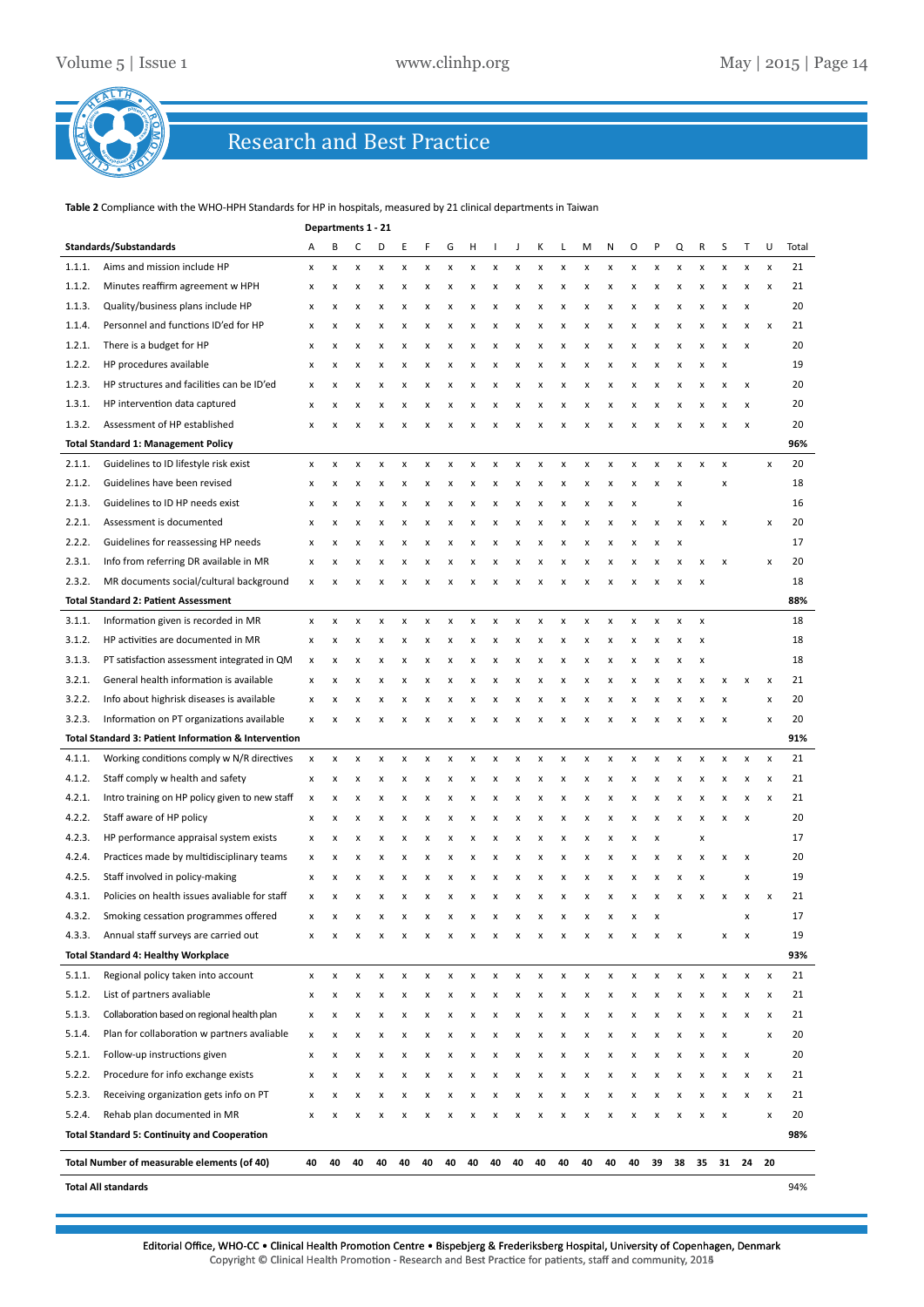

**Table 3** HPH DATA Model for assessing HP needs: The medical record audit results for the documentation of HP needs among 1050 patients

|                                                                                                                                             | Categorisable (%) |    | Not categorisable (%) |
|---------------------------------------------------------------------------------------------------------------------------------------------|-------------------|----|-----------------------|
|                                                                                                                                             |                   |    | Unknown               |
| A - Is the patient at risk of illness-related malnutrition?                                                                                 | 26                | 20 | 54                    |
| A-1 Is the patient's BMI below 20.5?                                                                                                        | 12                | 51 | 37                    |
| A-2 Has the patient lost weight in the past three months?                                                                                   | 6                 | 55 | 39                    |
| A-3 Has the patient had reduced appetite in the past week?                                                                                  | 6                 | 62 | 31                    |
| A-4 Is the patient severely ill? (i.e., stress-metabolic)                                                                                   | 11                | 60 | 29                    |
| B - Is the patient overweight?                                                                                                              | 22                | 10 | 68                    |
| B-1 Is the patient's BMI above 25?                                                                                                          | 20                | 42 | 38                    |
| B-2 Has the patient's waist exceeded 80 cm (W) or 94 cm (M)?                                                                                | 5                 | 20 | 75                    |
| C - Is the patient active less than 30 min/day?<br>(Defined by moderate intensity with pulse increase, e.g., walking,<br>cycling, training) | 13                | 21 | 66                    |
| D - Does the patient smoke daily?                                                                                                           | 16                | 56 | 28                    |
| E - Does the patient's drinking exceed the recommend limits?<br>(Defined as 7 drinks weekly for W and 14 for M)                             |                   | 62 | 31                    |

(W: women; M: men)

**Table 4** Distribution of the specific identified risk factors compared to the distribution of related intervention; brief intervention (BI) more intensive intervention (INT).

|                                      | Identification of<br>risk factor |       |     | Related BI/INT | p-value  |
|--------------------------------------|----------------------------------|-------|-----|----------------|----------|
| <b>Risk Factor</b>                   | n (%)                            |       |     | n (%)          |          |
| <b>Malnutrition</b>                  |                                  |       |     |                |          |
| Risk                                 | 275                              | (26)  | 72  | (30)           | 0.133    |
| No Risk                              | 212                              | (10)  | 58  | (24)           | 0.083    |
| Unknown Risk                         | 563                              | (54)  | 110 | (46)           | $0.006*$ |
| Total                                | 1050                             | (100) | 240 | (100)          |          |
| Overweight                           |                                  |       |     |                |          |
| <b>Risk</b>                          | 232                              | (22)  | 83  | (34)           | $0.000*$ |
| No Risk                              | 101                              | (10)  | 16  | (7)            | 0.082    |
| Unknown Risk                         | 717                              | (68)  | 141 | (59)           | $0.000*$ |
| Total                                | 1050                             | (100) | 240 | (100)          |          |
| <b>Physical Inactivity</b>           |                                  |       |     |                |          |
| <b>Risk</b>                          | 132                              | (13)  | 68  | (40)           | $0.000*$ |
| No Risk                              | 171                              | (16)  | 32  | (19)           | 0.364    |
| Unknown Risk                         | 747                              | (71)  | 70  | (41)           | $0.000*$ |
| Total                                | 1050                             | (100) | 170 | (100)          |          |
| <b>Smoking</b>                       |                                  |       |     |                |          |
| Risk                                 | 172                              | (16)  | 50  | (37)           | $0.000*$ |
| No Risk                              | 557                              | (53)  | 22  | (17)           | $0.000*$ |
| Unknown Risk                         | 321                              | (31)  | 62  | (46)           | $0.000*$ |
| Total                                | 1050                             | (100) | 134 | (100)          |          |
| <b>Excessive Alcohol</b>             |                                  |       |     |                |          |
| <b>Risk</b>                          | 72                               | (7)   | 12  | (22)           | $0.000*$ |
| No Risk                              | 602                              | (57)  | 3   | (5)            | $0.000*$ |
| Unknown Risk                         | 376                              | (36)  | 39  | (53)           | $0.000*$ |
| Total                                | 1050                             | (100) | 54  | (100)          |          |
| * Statistically significant (P<0.05) |                                  |       |     |                |          |

#### **Discussion**

We found that the present hospital departments from Taiwan fulfilled the WHO-HPH Standards almost completely and to a significantly higher degree than reported in previous studies (16;17;21;27). This very high compliance at organisational level was not followed by a correspondingly high degree of implementation at patient level. Overall, about half of the patients had their needs for HP evaluated and documented in the medical record, while the required HP services were delivered to less than one third of those patients identified with HP needs. These results are not quite different from other publications (19;20;22;23).

Another part of the results in the present study are the factors of significance for a high level of delivery in Taiwan. Both complete fulfilment of the WHO-HPH standards and having identified the risk factors were significant for delivery of all the related HP services. This is important, because these two factors can be modified relatively easy. Other significant factors, albeit not so changeable, are hospital size, urban catchment area and being a public hospital - amongst others. Furthermore, the university and teaching hospitals did not have higher delivery rates. Especially, the modifiable factors should be included in the future considerations of better implementation of HP targeting patients.

In principle, HP should ideally take place outside hospitals, such as in families, institutions, work places, schools and primary care. However, when entering hospitals about 80-90% of patients have at least one risk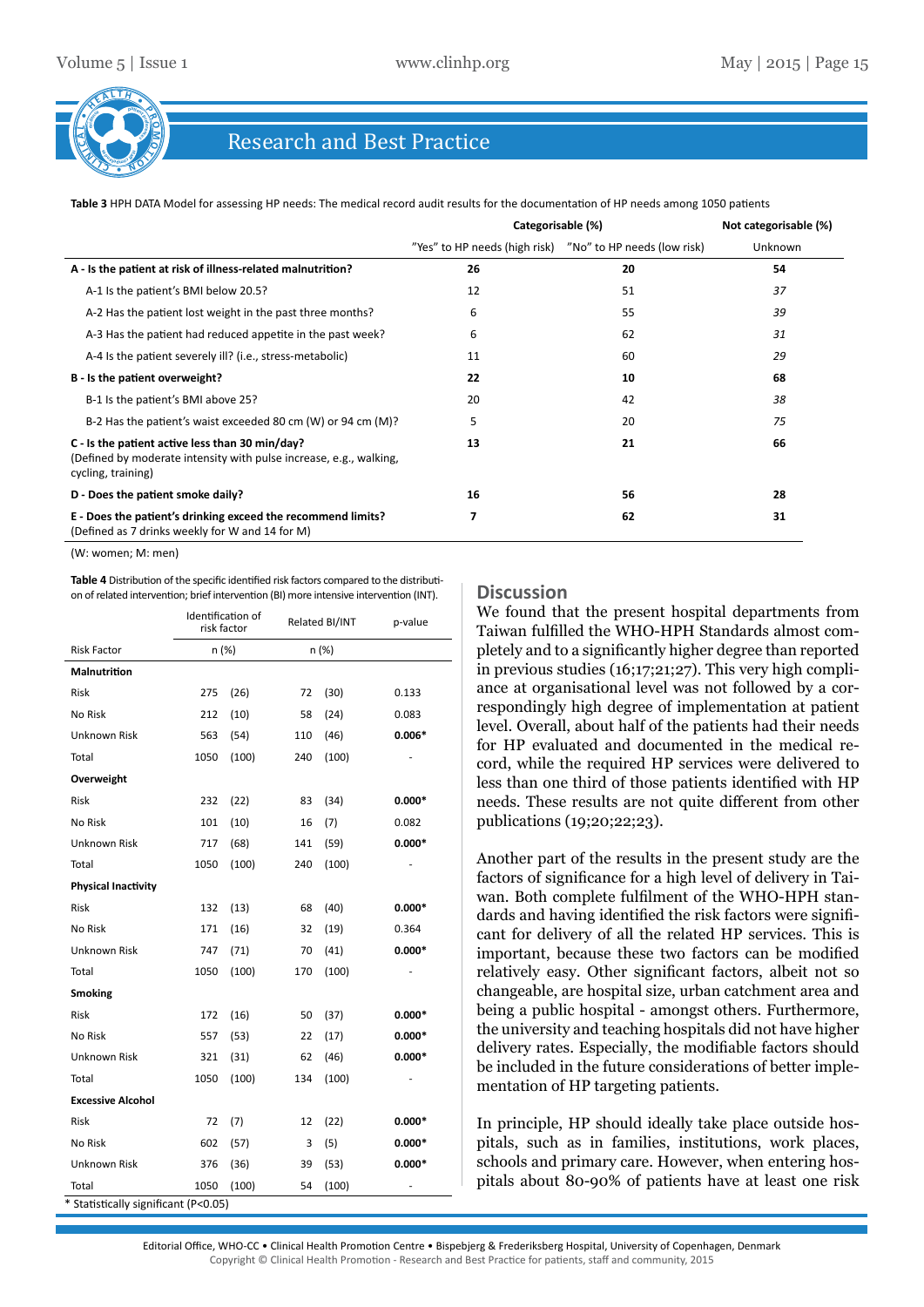

| Volume 5   Issue 1                                                                                                                                                                                                                                                                                                                                                                                                                                                                                                                                                                                                                                                                                                                                                                                                                                                                                                                                                                                                                                                                                                                                                                                                                                                                                                                                                                                                                                                                                                                                                                                                                                                                                                                                                                                                                                                                                                                                                                                                                                                                                                                                                                                                                                                                                                                                                                                                                                                                                                                                                                                                                                                                                                                                                                                                                                                                                                                                                                                                                                                                                                                                                                                                                                                                                                                                                                                                                                                                                                                                                                                                                                                                                                                                                                                                                                                                                                                                                                                                                                                                                                                                                                                                                                                            |         | www.clinhp.org   |          |                            |         |                 |         | May $ 2015 $ Page 16 |  |  |  |
|-------------------------------------------------------------------------------------------------------------------------------------------------------------------------------------------------------------------------------------------------------------------------------------------------------------------------------------------------------------------------------------------------------------------------------------------------------------------------------------------------------------------------------------------------------------------------------------------------------------------------------------------------------------------------------------------------------------------------------------------------------------------------------------------------------------------------------------------------------------------------------------------------------------------------------------------------------------------------------------------------------------------------------------------------------------------------------------------------------------------------------------------------------------------------------------------------------------------------------------------------------------------------------------------------------------------------------------------------------------------------------------------------------------------------------------------------------------------------------------------------------------------------------------------------------------------------------------------------------------------------------------------------------------------------------------------------------------------------------------------------------------------------------------------------------------------------------------------------------------------------------------------------------------------------------------------------------------------------------------------------------------------------------------------------------------------------------------------------------------------------------------------------------------------------------------------------------------------------------------------------------------------------------------------------------------------------------------------------------------------------------------------------------------------------------------------------------------------------------------------------------------------------------------------------------------------------------------------------------------------------------------------------------------------------------------------------------------------------------------------------------------------------------------------------------------------------------------------------------------------------------------------------------------------------------------------------------------------------------------------------------------------------------------------------------------------------------------------------------------------------------------------------------------------------------------------------------------------------------------------------------------------------------------------------------------------------------------------------------------------------------------------------------------------------------------------------------------------------------------------------------------------------------------------------------------------------------------------------------------------------------------------------------------------------------------------------------------------------------------------------------------------------------------------------------------------------------------------------------------------------------------------------------------------------------------------------------------------------------------------------------------------------------------------------------------------------------------------------------------------------------------------------------------------------------------------------------------------------------------------------------------------------------|---------|------------------|----------|----------------------------|---------|-----------------|---------|----------------------|--|--|--|
|                                                                                                                                                                                                                                                                                                                                                                                                                                                                                                                                                                                                                                                                                                                                                                                                                                                                                                                                                                                                                                                                                                                                                                                                                                                                                                                                                                                                                                                                                                                                                                                                                                                                                                                                                                                                                                                                                                                                                                                                                                                                                                                                                                                                                                                                                                                                                                                                                                                                                                                                                                                                                                                                                                                                                                                                                                                                                                                                                                                                                                                                                                                                                                                                                                                                                                                                                                                                                                                                                                                                                                                                                                                                                                                                                                                                                                                                                                                                                                                                                                                                                                                                                                                                                                                                               |         |                  |          |                            |         |                 |         |                      |  |  |  |
|                                                                                                                                                                                                                                                                                                                                                                                                                                                                                                                                                                                                                                                                                                                                                                                                                                                                                                                                                                                                                                                                                                                                                                                                                                                                                                                                                                                                                                                                                                                                                                                                                                                                                                                                                                                                                                                                                                                                                                                                                                                                                                                                                                                                                                                                                                                                                                                                                                                                                                                                                                                                                                                                                                                                                                                                                                                                                                                                                                                                                                                                                                                                                                                                                                                                                                                                                                                                                                                                                                                                                                                                                                                                                                                                                                                                                                                                                                                                                                                                                                                                                                                                                                                                                                                                               |         |                  |          |                            |         |                 |         |                      |  |  |  |
| <b>Research and Best Practice</b>                                                                                                                                                                                                                                                                                                                                                                                                                                                                                                                                                                                                                                                                                                                                                                                                                                                                                                                                                                                                                                                                                                                                                                                                                                                                                                                                                                                                                                                                                                                                                                                                                                                                                                                                                                                                                                                                                                                                                                                                                                                                                                                                                                                                                                                                                                                                                                                                                                                                                                                                                                                                                                                                                                                                                                                                                                                                                                                                                                                                                                                                                                                                                                                                                                                                                                                                                                                                                                                                                                                                                                                                                                                                                                                                                                                                                                                                                                                                                                                                                                                                                                                                                                                                                                             |         |                  |          |                            |         |                 |         |                      |  |  |  |
|                                                                                                                                                                                                                                                                                                                                                                                                                                                                                                                                                                                                                                                                                                                                                                                                                                                                                                                                                                                                                                                                                                                                                                                                                                                                                                                                                                                                                                                                                                                                                                                                                                                                                                                                                                                                                                                                                                                                                                                                                                                                                                                                                                                                                                                                                                                                                                                                                                                                                                                                                                                                                                                                                                                                                                                                                                                                                                                                                                                                                                                                                                                                                                                                                                                                                                                                                                                                                                                                                                                                                                                                                                                                                                                                                                                                                                                                                                                                                                                                                                                                                                                                                                                                                                                                               |         |                  |          |                            |         |                 |         |                      |  |  |  |
|                                                                                                                                                                                                                                                                                                                                                                                                                                                                                                                                                                                                                                                                                                                                                                                                                                                                                                                                                                                                                                                                                                                                                                                                                                                                                                                                                                                                                                                                                                                                                                                                                                                                                                                                                                                                                                                                                                                                                                                                                                                                                                                                                                                                                                                                                                                                                                                                                                                                                                                                                                                                                                                                                                                                                                                                                                                                                                                                                                                                                                                                                                                                                                                                                                                                                                                                                                                                                                                                                                                                                                                                                                                                                                                                                                                                                                                                                                                                                                                                                                                                                                                                                                                                                                                                               |         |                  |          |                            |         |                 |         |                      |  |  |  |
| Tabel 5 Multivariate analyses on assoc. between HP deliveries and characteristics; OR: odds ratio; CI: 95% confidence interval; MN: malnutrition; OW: overweight                                                                                                                                                                                                                                                                                                                                                                                                                                                                                                                                                                                                                                                                                                                                                                                                                                                                                                                                                                                                                                                                                                                                                                                                                                                                                                                                                                                                                                                                                                                                                                                                                                                                                                                                                                                                                                                                                                                                                                                                                                                                                                                                                                                                                                                                                                                                                                                                                                                                                                                                                                                                                                                                                                                                                                                                                                                                                                                                                                                                                                                                                                                                                                                                                                                                                                                                                                                                                                                                                                                                                                                                                                                                                                                                                                                                                                                                                                                                                                                                                                                                                                              |         | <b>Nutrition</b> |          | <b>Physical Inactivity</b> |         | Smoking         |         | Alcohol              |  |  |  |
|                                                                                                                                                                                                                                                                                                                                                                                                                                                                                                                                                                                                                                                                                                                                                                                                                                                                                                                                                                                                                                                                                                                                                                                                                                                                                                                                                                                                                                                                                                                                                                                                                                                                                                                                                                                                                                                                                                                                                                                                                                                                                                                                                                                                                                                                                                                                                                                                                                                                                                                                                                                                                                                                                                                                                                                                                                                                                                                                                                                                                                                                                                                                                                                                                                                                                                                                                                                                                                                                                                                                                                                                                                                                                                                                                                                                                                                                                                                                                                                                                                                                                                                                                                                                                                                                               | OR      | (CI)             |          | OR (CI)                    | OR (CI) |                 |         |                      |  |  |  |
| Identified Risk vs No & Unknown Risk<br>MN:                                                                                                                                                                                                                                                                                                                                                                                                                                                                                                                                                                                                                                                                                                                                                                                                                                                                                                                                                                                                                                                                                                                                                                                                                                                                                                                                                                                                                                                                                                                                                                                                                                                                                                                                                                                                                                                                                                                                                                                                                                                                                                                                                                                                                                                                                                                                                                                                                                                                                                                                                                                                                                                                                                                                                                                                                                                                                                                                                                                                                                                                                                                                                                                                                                                                                                                                                                                                                                                                                                                                                                                                                                                                                                                                                                                                                                                                                                                                                                                                                                                                                                                                                                                                                                   | 0.98    | $(0.68 - 1.42)$  |          |                            |         |                 | OR      | (CI)                 |  |  |  |
| OW:                                                                                                                                                                                                                                                                                                                                                                                                                                                                                                                                                                                                                                                                                                                                                                                                                                                                                                                                                                                                                                                                                                                                                                                                                                                                                                                                                                                                                                                                                                                                                                                                                                                                                                                                                                                                                                                                                                                                                                                                                                                                                                                                                                                                                                                                                                                                                                                                                                                                                                                                                                                                                                                                                                                                                                                                                                                                                                                                                                                                                                                                                                                                                                                                                                                                                                                                                                                                                                                                                                                                                                                                                                                                                                                                                                                                                                                                                                                                                                                                                                                                                                                                                                                                                                                                           | $1.74*$ | $(1.22 - 2.49)$  | $8.15*$  | $(4.96 - 13.39)$           | $4.22*$ | $(2.65 - 6.71)$ | 12.66*  | $(3.91 - 40.98)$     |  |  |  |
| Complete vs Incomplete Standard Compliance                                                                                                                                                                                                                                                                                                                                                                                                                                                                                                                                                                                                                                                                                                                                                                                                                                                                                                                                                                                                                                                                                                                                                                                                                                                                                                                                                                                                                                                                                                                                                                                                                                                                                                                                                                                                                                                                                                                                                                                                                                                                                                                                                                                                                                                                                                                                                                                                                                                                                                                                                                                                                                                                                                                                                                                                                                                                                                                                                                                                                                                                                                                                                                                                                                                                                                                                                                                                                                                                                                                                                                                                                                                                                                                                                                                                                                                                                                                                                                                                                                                                                                                                                                                                                                    | $1.89*$ | $(1.23 - 2.93)$  | $3.75*$  | $(2.15 - 6.52)$            | $3.66*$ | $(1.76 - 7.61)$ | $2.24*$ | $(0.43 - 11.58)$     |  |  |  |
| Public vs Private Hospitals                                                                                                                                                                                                                                                                                                                                                                                                                                                                                                                                                                                                                                                                                                                                                                                                                                                                                                                                                                                                                                                                                                                                                                                                                                                                                                                                                                                                                                                                                                                                                                                                                                                                                                                                                                                                                                                                                                                                                                                                                                                                                                                                                                                                                                                                                                                                                                                                                                                                                                                                                                                                                                                                                                                                                                                                                                                                                                                                                                                                                                                                                                                                                                                                                                                                                                                                                                                                                                                                                                                                                                                                                                                                                                                                                                                                                                                                                                                                                                                                                                                                                                                                                                                                                                                   | $0.25*$ | $(0.16 - 0.38)$  | $0.61*$  | $(0.38 - 0.99)$            | $0.19*$ | $(0.10 - 0.34)$ | $0.22*$ | $(0.07 - 0.65)$      |  |  |  |
| Community vs teaching & University Hospitals                                                                                                                                                                                                                                                                                                                                                                                                                                                                                                                                                                                                                                                                                                                                                                                                                                                                                                                                                                                                                                                                                                                                                                                                                                                                                                                                                                                                                                                                                                                                                                                                                                                                                                                                                                                                                                                                                                                                                                                                                                                                                                                                                                                                                                                                                                                                                                                                                                                                                                                                                                                                                                                                                                                                                                                                                                                                                                                                                                                                                                                                                                                                                                                                                                                                                                                                                                                                                                                                                                                                                                                                                                                                                                                                                                                                                                                                                                                                                                                                                                                                                                                                                                                                                                  | 0.98    | $(0.16 - 6.19)$  | 1.00     |                            | 1.00    |                 | 1.00    |                      |  |  |  |
| Urban & Mixed vs Rural Catchment                                                                                                                                                                                                                                                                                                                                                                                                                                                                                                                                                                                                                                                                                                                                                                                                                                                                                                                                                                                                                                                                                                                                                                                                                                                                                                                                                                                                                                                                                                                                                                                                                                                                                                                                                                                                                                                                                                                                                                                                                                                                                                                                                                                                                                                                                                                                                                                                                                                                                                                                                                                                                                                                                                                                                                                                                                                                                                                                                                                                                                                                                                                                                                                                                                                                                                                                                                                                                                                                                                                                                                                                                                                                                                                                                                                                                                                                                                                                                                                                                                                                                                                                                                                                                                              | 16.66*  | $(3.88 - 71.54)$ | $0.16*$  | $(0.06 - 0.45)$            | 1.43    | $(0.53 - 3.89)$ | 6.77    | $(0.51 - 90.78)$     |  |  |  |
| < 599 Beds vs > 600 Beds                                                                                                                                                                                                                                                                                                                                                                                                                                                                                                                                                                                                                                                                                                                                                                                                                                                                                                                                                                                                                                                                                                                                                                                                                                                                                                                                                                                                                                                                                                                                                                                                                                                                                                                                                                                                                                                                                                                                                                                                                                                                                                                                                                                                                                                                                                                                                                                                                                                                                                                                                                                                                                                                                                                                                                                                                                                                                                                                                                                                                                                                                                                                                                                                                                                                                                                                                                                                                                                                                                                                                                                                                                                                                                                                                                                                                                                                                                                                                                                                                                                                                                                                                                                                                                                      | 1.15    | $(0.79 - 1.66)$  | $0.17*$  | $(0.10 - 0.30)$            | $2.14*$ | $(1.38 - 3.31)$ | 31.40*  | $(10.51 - 93.78)$    |  |  |  |
| Med & Psych vs Surgical Department                                                                                                                                                                                                                                                                                                                                                                                                                                                                                                                                                                                                                                                                                                                                                                                                                                                                                                                                                                                                                                                                                                                                                                                                                                                                                                                                                                                                                                                                                                                                                                                                                                                                                                                                                                                                                                                                                                                                                                                                                                                                                                                                                                                                                                                                                                                                                                                                                                                                                                                                                                                                                                                                                                                                                                                                                                                                                                                                                                                                                                                                                                                                                                                                                                                                                                                                                                                                                                                                                                                                                                                                                                                                                                                                                                                                                                                                                                                                                                                                                                                                                                                                                                                                                                            | 1.80    | $(1.00 - 3.23)$  | $17.63*$ | $(5.53 - 56.17)$           | 2.27    | $(0.92 - 5.59)$ | 1.00    |                      |  |  |  |
| * Statistically significant (P<0.05)                                                                                                                                                                                                                                                                                                                                                                                                                                                                                                                                                                                                                                                                                                                                                                                                                                                                                                                                                                                                                                                                                                                                                                                                                                                                                                                                                                                                                                                                                                                                                                                                                                                                                                                                                                                                                                                                                                                                                                                                                                                                                                                                                                                                                                                                                                                                                                                                                                                                                                                                                                                                                                                                                                                                                                                                                                                                                                                                                                                                                                                                                                                                                                                                                                                                                                                                                                                                                                                                                                                                                                                                                                                                                                                                                                                                                                                                                                                                                                                                                                                                                                                                                                                                                                          |         |                  |          |                            |         |                 |         |                      |  |  |  |
| factor, like smoking, excessive alcohol drinking, risk of<br>as an integrated part of patient pathways (29-32).<br>malnutrition, overweight and physical inactivity, all of<br>which can significantly reduce treatment outcome on<br><b>Bias and Limitations</b><br>short term and health gain on longer term (19-23). Nev-<br>Some bias and limitations apply to the present study. On<br>ertheless, it is possible to improve immediate outcome<br>one hand, the HP Services have been delivered by differ-<br>by adding HP services to patient pathways in surgery, in-<br>ent staff groups across the hospitals, which may increase<br>ternal medicine and psychiatry (4-12). A first significant<br>the variety. On the other hand, HPH members in Taiwan<br>step for this is to identify patients' needs for HP services.<br>are evaluated by the WHO-HPH Standards when joining<br>HPH as part of their local membership criteria. Overall,<br>the data were collected by self-assessment, which may<br>From this study, it appears that such systematic record-<br>ing of needs for HP is a key prerequisite to also deliver-<br>overestimate the compliance and deliveries. Another bias<br>ing associated HP services systematically. Knowing the<br>could arise from updates to the Standards over time (13).<br>beneficial effect on treatment outcome on short term as<br>The present study used the latest edition. Further bias on<br>well as the benefit on longer term $(1-3)$ , many hospitals<br>the Standard compliance might originate from the set-<br>and health services worldwide have adopted the tools as-<br>tings, because the standards were developed for entire<br>sessed in this study to varying degrees (e.g. Denmark,<br>hospitals as organizations and this study included just<br>Sweden, Ireland, Canada etc.). However, in order to har-<br>singular clinical departments. It could be argued that it<br>vest the benefits of outcome- and cost-effectiveness it is<br>is more difficult to get an entire hospital to comply with a<br>necessary to systematic implement effective HP servic-<br>set of standards, than it is to get just a single department<br>es, and our study clearly showed the need for improved<br>to comply. In practice, however, many of the topics dealt<br>with by the standards are naturally applied to the whole<br>implementation at patient level. The focus should be on<br>those in need of HP services. From the present study it<br>hospital organization – especially for issues like overall<br>policy, healthy work places, teaching and training of staff,<br>seems that the highest numbers of activities were actu-<br>common guidelines, general processes etc.<br>ally given to patients documented to either be without<br>risk or without information on risk. Health policies,<br>reimbursement strategies and agreements on specific<br>It is a strength that the study was performed under real<br>standards and clinical guidelines are highly relevant, but<br>life conditions; however, all participating hospitals were<br>HPH members, which may limit the generalisation out-<br>seldom sufficient to secure implementation at patient<br>level (24-25) and as a result the clinical implementation<br>side HPH and Internationally.<br>of evidence is often years delayed.<br><b>Perspectives</b><br>The perspectives of monitoring and improving the imple-<br>In addition to facilitating the implementation process<br>with teaching and training of staff to be able to handle<br>mentation and deliveries of HP in clinical settings are tre-<br>the new activities, also staff and managerial attitudes<br>mendous for the patient and society at large. They include<br>better treatment results and increased health gain. From<br>(27;28) and individual lifestyle are surprisingly impor-<br>tant for successful implementation of HP (28). Interest-<br>a clinical perspective, it is necessary to secure teaching<br>and training regarding HP for staff and management in<br>ingly, the patients are positive towards new interven-<br>tions, and especially positive to being offered HP services<br>addition to offering the HP programs to support and fa- |         |                  |          |                            |         |                 |         |                      |  |  |  |
| Editorial Office, WHO-CC • Clinical Health Promotion Centre • Bispebjerg & Frederiksberg Hospital, University of Copenhagen, Denmark<br>Copyright © Clinical Health Promotion - Research and Best Practice for patients, staff and community, 2018                                                                                                                                                                                                                                                                                                                                                                                                                                                                                                                                                                                                                                                                                                                                                                                                                                                                                                                                                                                                                                                                                                                                                                                                                                                                                                                                                                                                                                                                                                                                                                                                                                                                                                                                                                                                                                                                                                                                                                                                                                                                                                                                                                                                                                                                                                                                                                                                                                                                                                                                                                                                                                                                                                                                                                                                                                                                                                                                                                                                                                                                                                                                                                                                                                                                                                                                                                                                                                                                                                                                                                                                                                                                                                                                                                                                                                                                                                                                                                                                                            |         |                  |          |                            |         |                 |         |                      |  |  |  |

#### *Bias and Limitations*

#### *Perspectives*